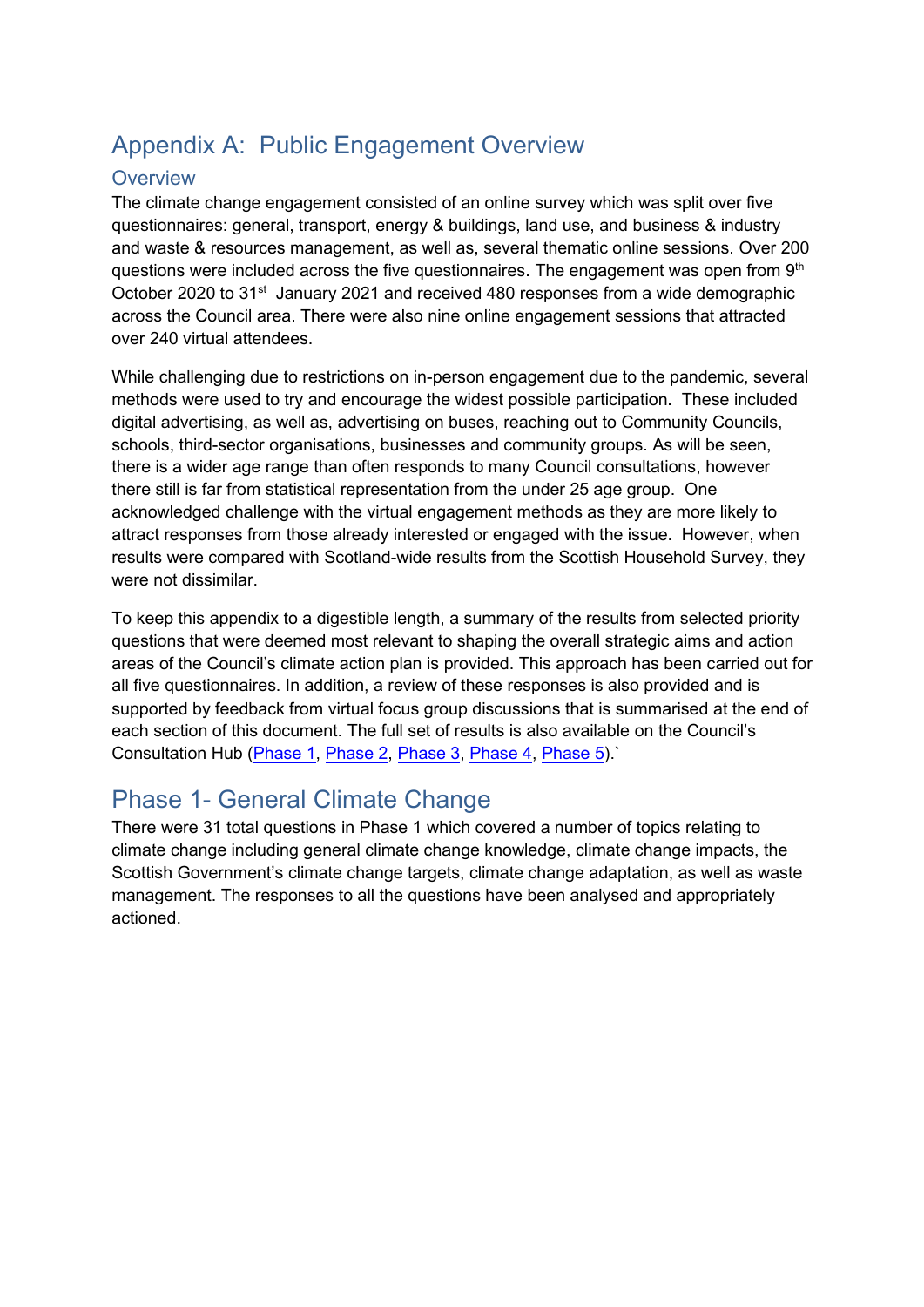# Respondent demographics

There were 276 overall responses, which is 57.5% of the total responses to all five phases.

#### **Q3 Which age group do you belong to?**

Respondents between the ages of under 10 - 65+ responded to this survey, with a skew towards to the older age groups. The most represented age group is 56-65, with 26.1%.



## **Q4 Who are you representing by responding to this consultation?**

The majority of respondents (84.8%) identified as individuals/members of the public. While there was response from other groups – none of these were in statistically significant numbers to enable a further breakdown of the analysis. This is identified as a gap and it should aim to be addressed as part of future public engagement.

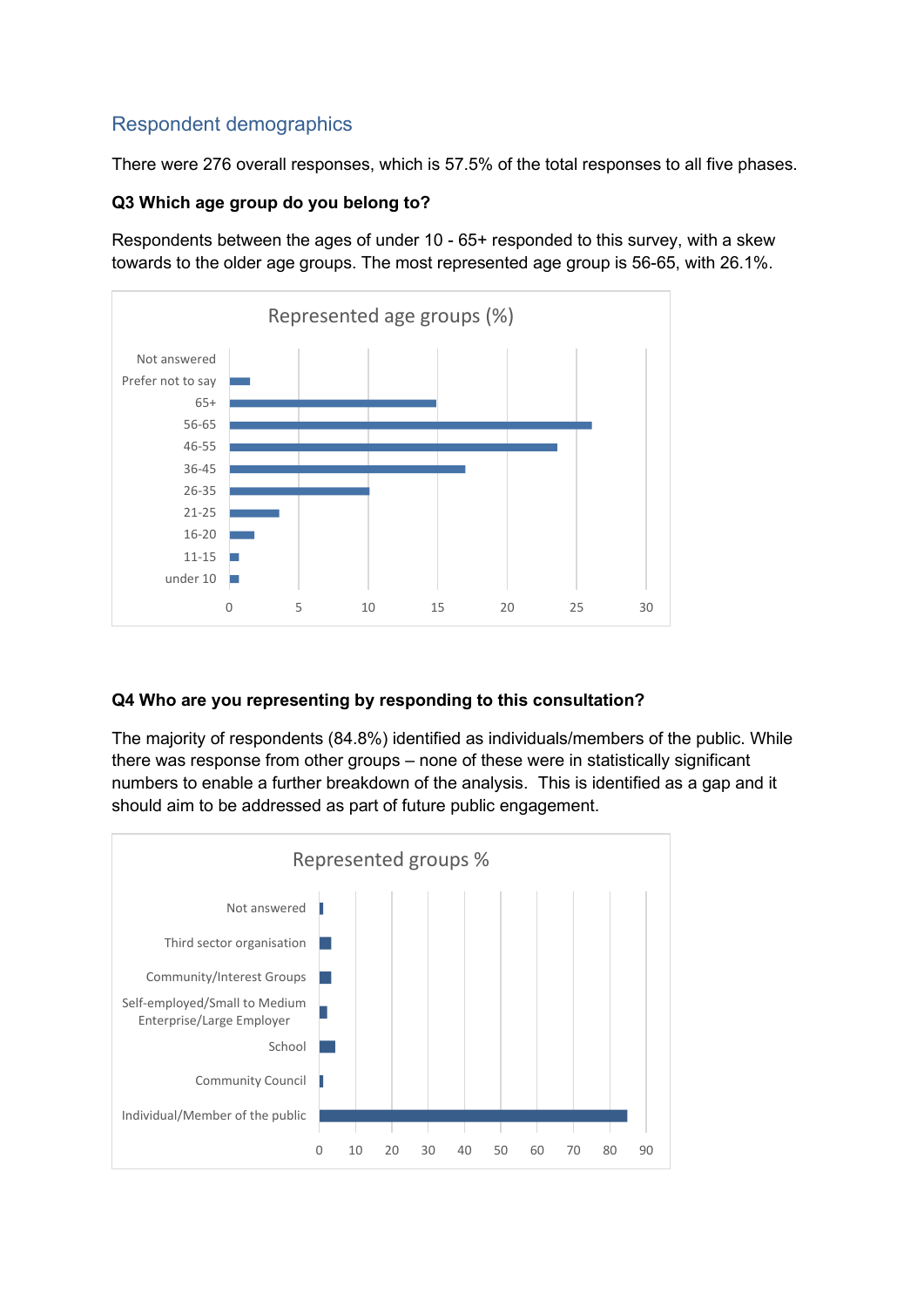#### **Q5 Please tell us where you live or operate from:**

The majority of respondents were from PH1, PH2 and PH8 postcodes, with the remaining respondents scattered across wider Perth and Kinross and a handful with Dundee postcodes, but Perth and Kinross linkages.



## Climate Change Knowledge

#### **Q7 Prior to this questionnaire were you aware that there is a global climate emergency?**

The majority of respondents (98.6%) were aware there is a global climate emergency prior to this questionnaire while only 1.4% of respondents indicated they were not aware. It is worth highlighting however that there is an expected bias to the results of the survey towards those with a knowledge about or interest in climate change due to self-selecting nature of respondents.

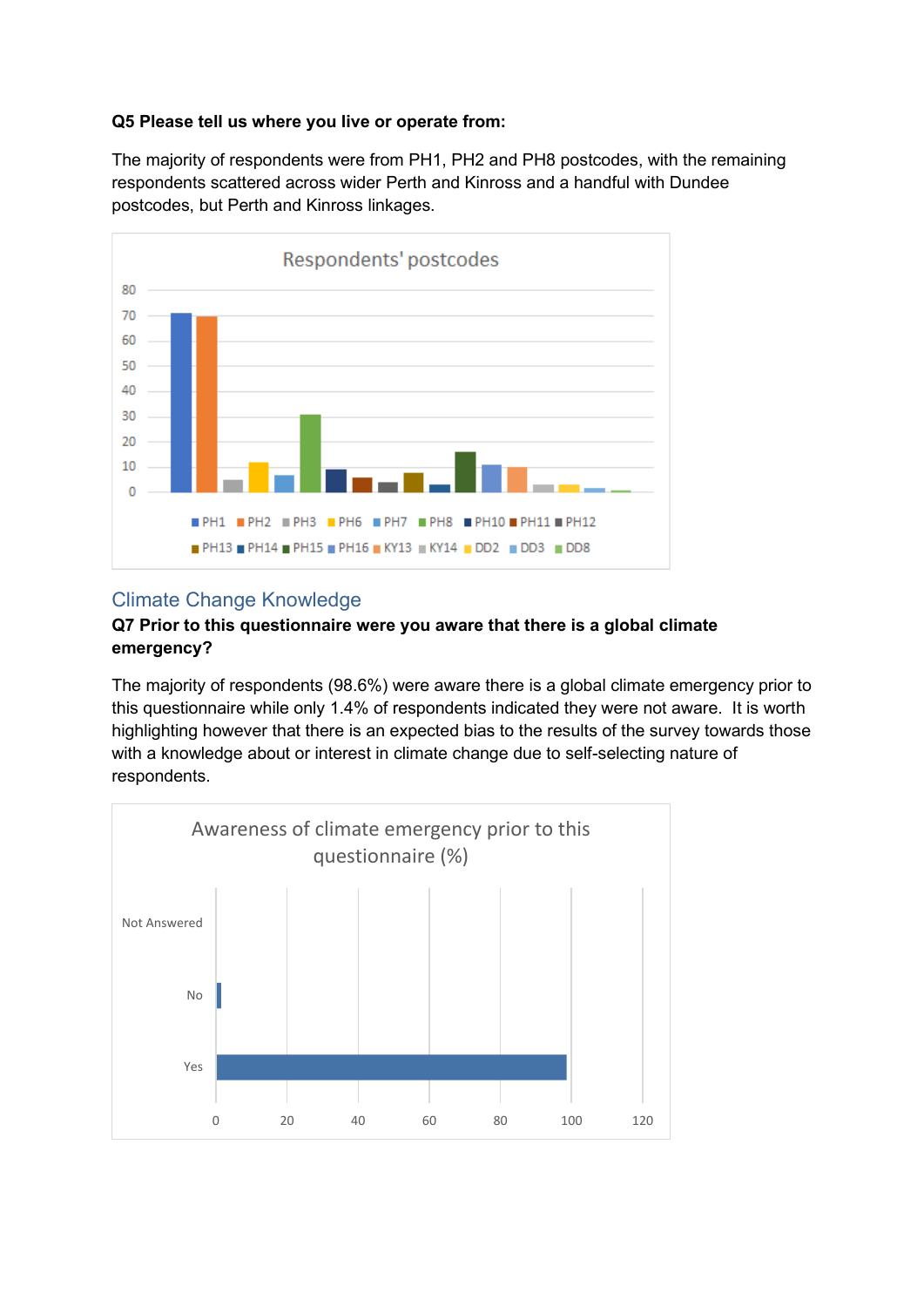# Climate Change Impacts

## **Q9 How concerned are you about the impacts of climate change? (e.g. flooding as a result of increased rainfall, increase in diseases, harm to biodiversity)**

The majority of respondents (81.9%) indicated that they are extremely concerned about the impacts of climate change. In addition, 13.4% are moderately concerned and 2.2 are somewhat concerned. Only 1.1% of respondents are slightly concerned while 1.4% are not concerned at all.



# Climate Change Impacts (Global)

## **Q10 Please put the following global effects of climate change in order of importance (1 being the least important and 6 being the most important)**

Respondents were asked to rate six major effects of climate change globally in order of importance. Effects on the built environment was selected as the most important, with the economy and atmospheric pollution being ranked second and third respectively. Inequalities between communities and extreme weather events were ranked fourth while harm to biodiversity was ranked as the least important effect in comparison to the aforementioned.

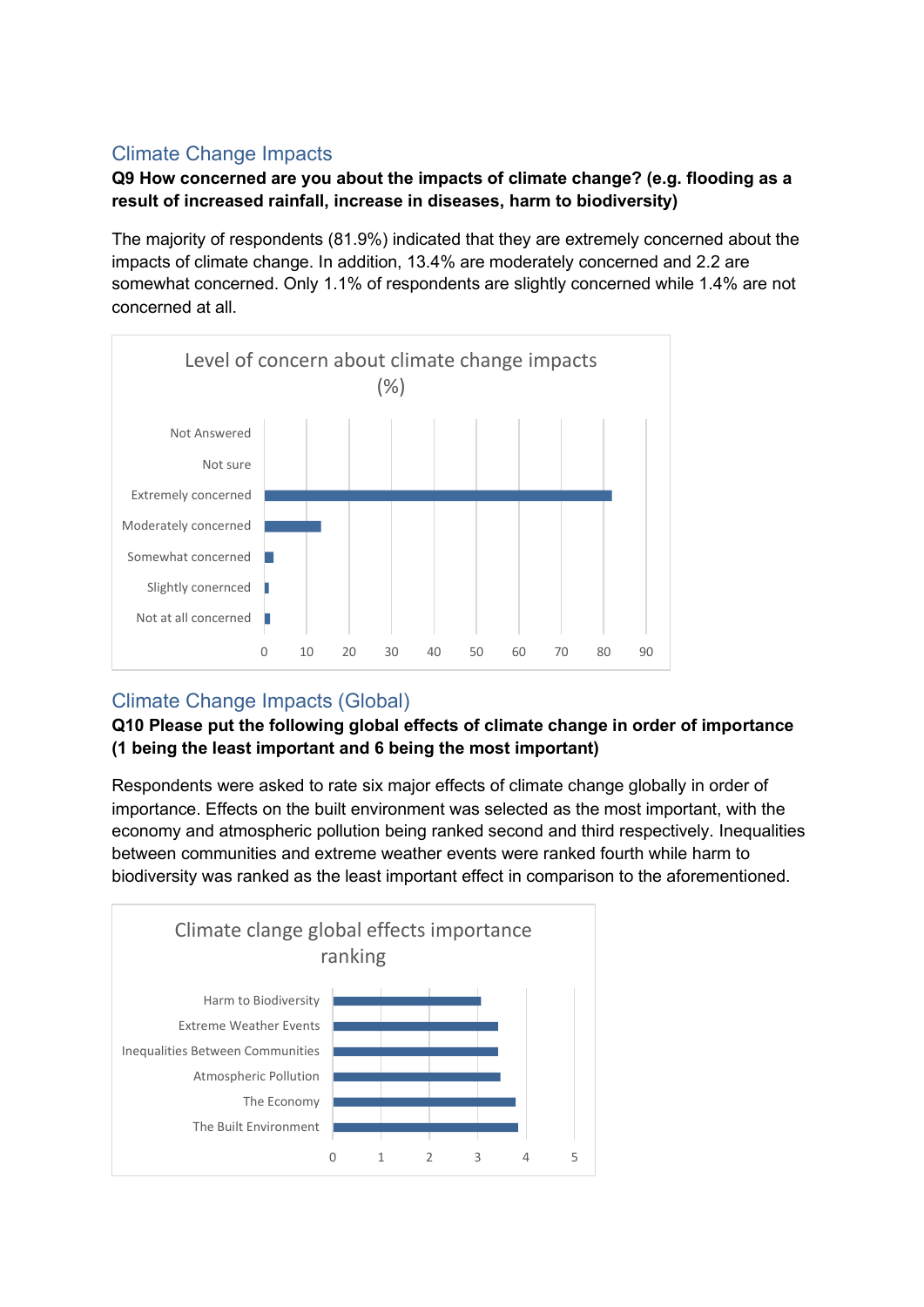# Climate Change Impacts (Local)

## **Q10 Please put the following local effects of climate change in order of importance (1 being the least important and 6 being the most important)**

Respondents were asked to rate six major effects of climate change locally in order of importance to flag differences between global and local priorities. Locally, respondents ranked the effect on the economy as the most important, followed by the built environment, inequalities between communities and atmospheric pollution. Extreme weather and harm to biodiversity were also ranked as the two least important effects.



When looking at the responses of different age groups, however, respondents under the age of 35 seem to be ranking effects on the built environment first, followed by effects on the economy. There does not seem to be major differences when looking at the ranking of the rest of the effects listed as respondents have ranked them in the same order as presented in the graph above.

## **Q12 Do you think that climate change has already impacted the environment around you i.e. have you noticed any changes?**

90.6% of respondents think that climate change has already impacted the environment around them as they have noticed changes. Some of the changes that respondents have highlighted are extreme weather events like increased temperature levels and flooding. Respondents also indicated that loss of biodiversity and atmospheric pollution are more visible during the past decade.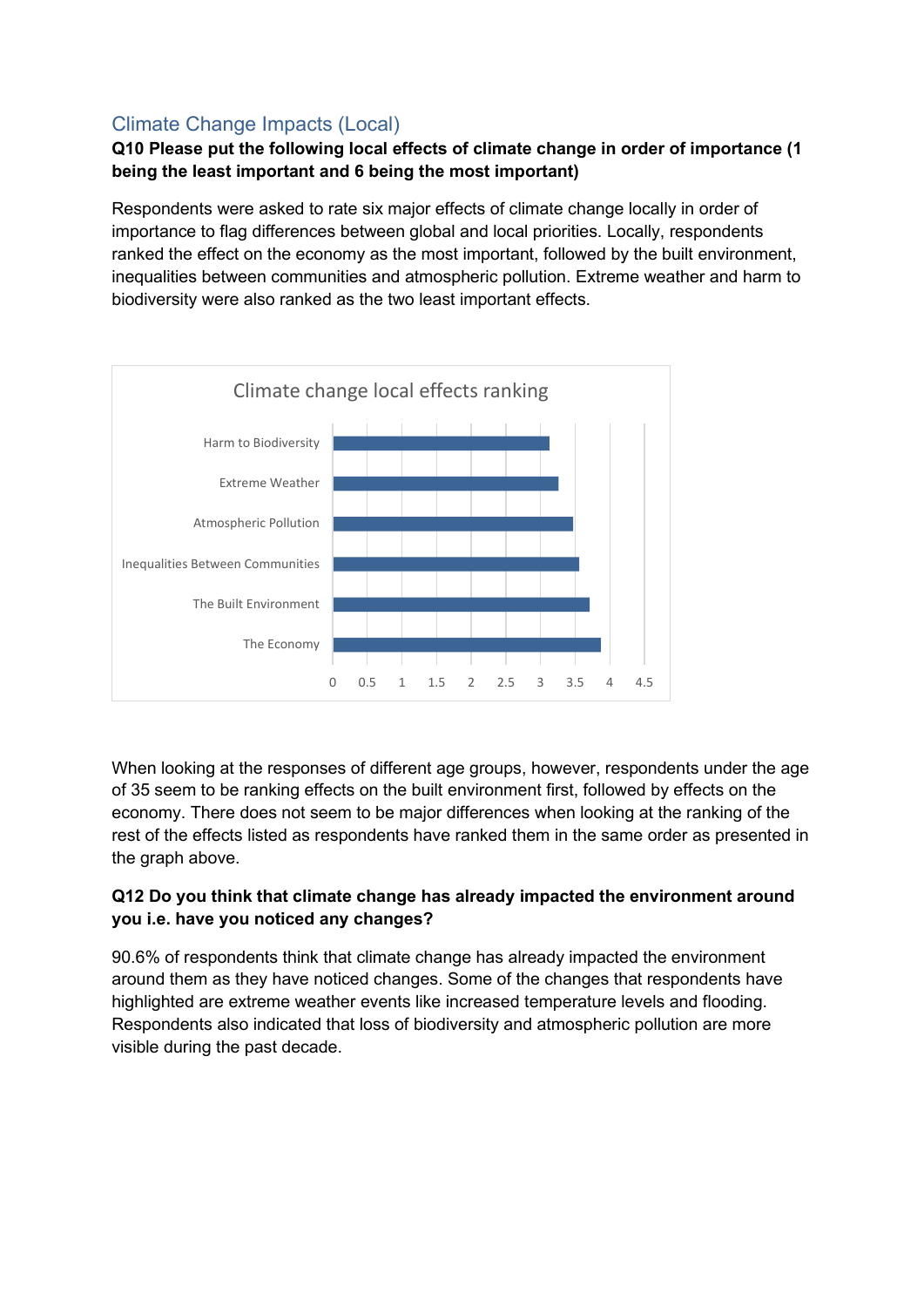

# Climate Change & Lifestyle



84.4% of respondents believe that climate change has already impacted on their lifestyle choices while 7.6% do not think so. 8% are not sure whether their lifestyle choices have been impacted.



Respondents were asked to provide examples of how their choices have been impacted and the main issues that were highlighted are: less use of cars and increased use of more sustainable and active travel methods like walking and cycling, recycling and less use of plastic products, food growing and shifting to a more sustainable diet, as well as, improving household energy efficiency to reduce energy consumption.

# Scottish Government Targets

**Q15 Before this consultation, how aware were you of the Scottish Government's targets relating to climate change?**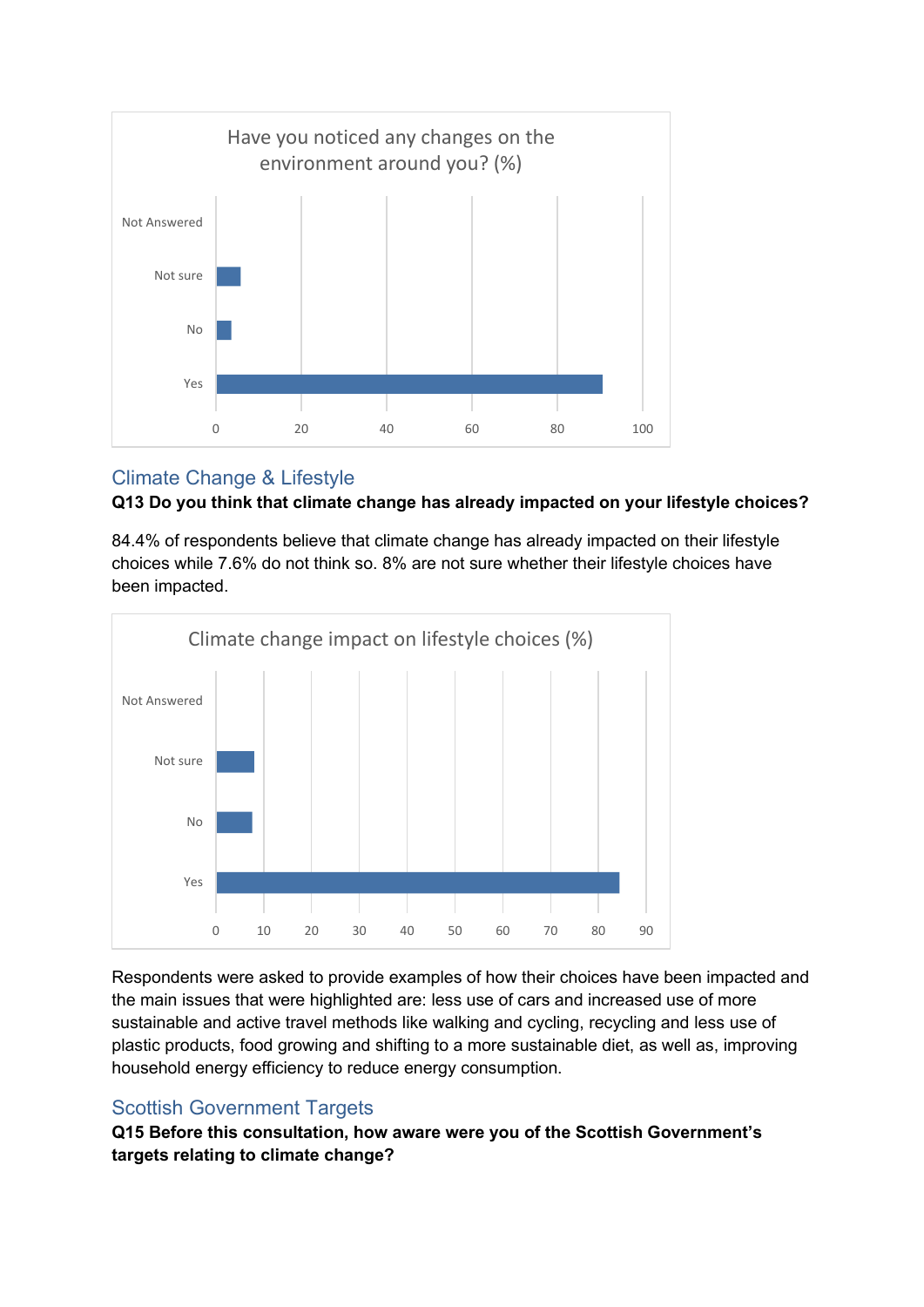Majority of respondents (52.2%) were aware that the Scottish Government has set targets and knew some of the details prior to our climate change engagement survey. 17.4% of respondents were not aware that the Scottish Government has set targets.



# Delivery of Targets

**Q18 The Scottish Government has set national targets for us all to act upon and reach together as a nation. Thinking about Perth and Kinross as a whole, do you think we should aim to deliver these targets and priorities earlier than is required by Scottish law?** 

88.1% of respondents felt that Perth and Kinross should go beyond the Scottish Government in target setting with the majority of respondents (61.6%) expressing that we need to set our own targets and priorities and lead by example, while 26.5% expressing that we need to set our own targets and priorities to some extent.

Respondents with a view that PKC needs to lead by example and act sooner highlighted the fact that we need to act fast if we are to reach the targets set out by the Scottish Government and aim to deliver them earlier than required by law. The need to set out a clear vision to reach net zero has also been supported by a number of respondents.

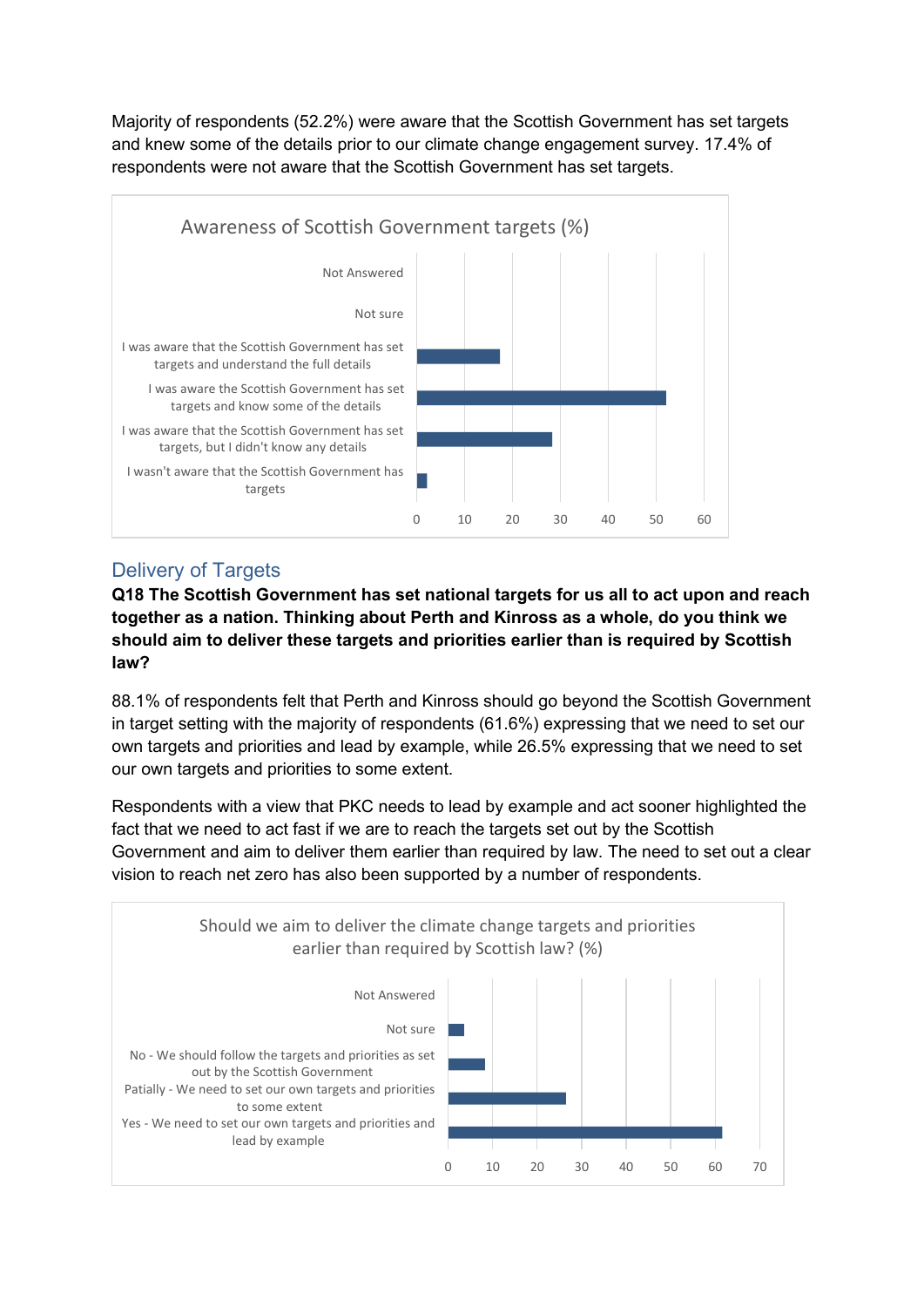## Local Groups

## **Q24 Are you involved in any local groups that are taking action to mitigate and/or adapt to climate change?**

The majority of respondents (52.5%) are not involved in any local groups while 22.5% are not but would like to get involved. 25% are already involved in local groups. Some of the local groups identified include climate cafés across Perth and Kinross, as well as, community food growing initiatives.



- Under 35's made up 16.9% of survey respondents, but only 10% of those who are currently involved. However, they make up 33.8% of people wanting to become involved.
- Conversely 90% of those who reported they were already involved were over the age of 35. While 66.2% of those who wanted to get involved were over 35.

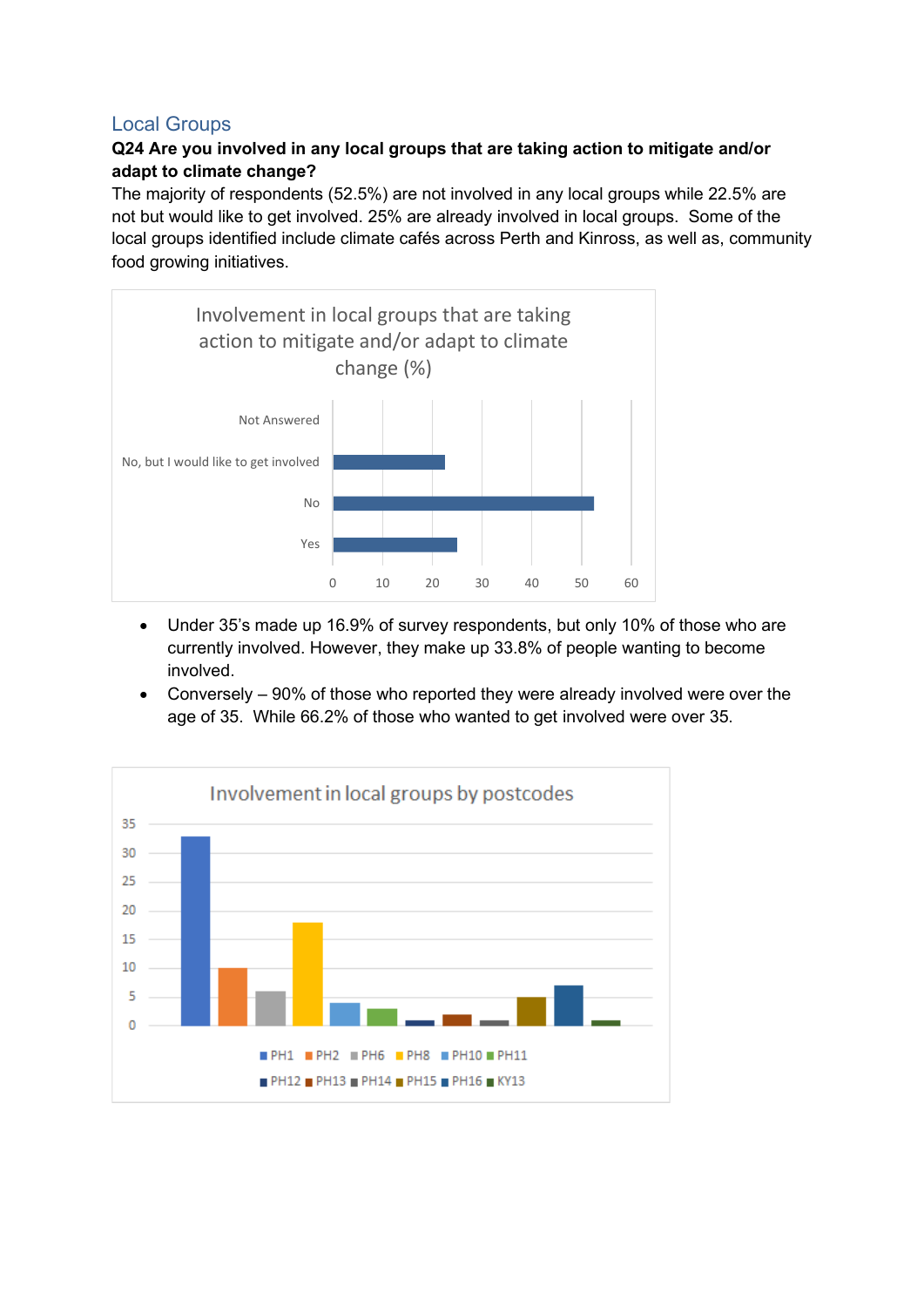## Waste Management

## **Q26 How would you rate the quality of education resources provided by PKC about waste management?**

There are mixed views on the quality of education resources provided by PKC about waste management as 9.8% seem to think it is very good, 37.8% think it is good, 22.8% think it is neither good nor poor while 6.9% think it is poor and 2.1% think it is very poor.



#### **Q28 Can you easily access recycling points in your area?**

The majority of respondents (90.6%) answered that they can easily access recycling points in their area.



7.6% of respondents answered that they cannot easily access recycling points in their area and these areas can be seen below as filtered by the postcodes respondents provided, show that PH2, PH1 and PH15 are the more difficult areas. The level of granularity available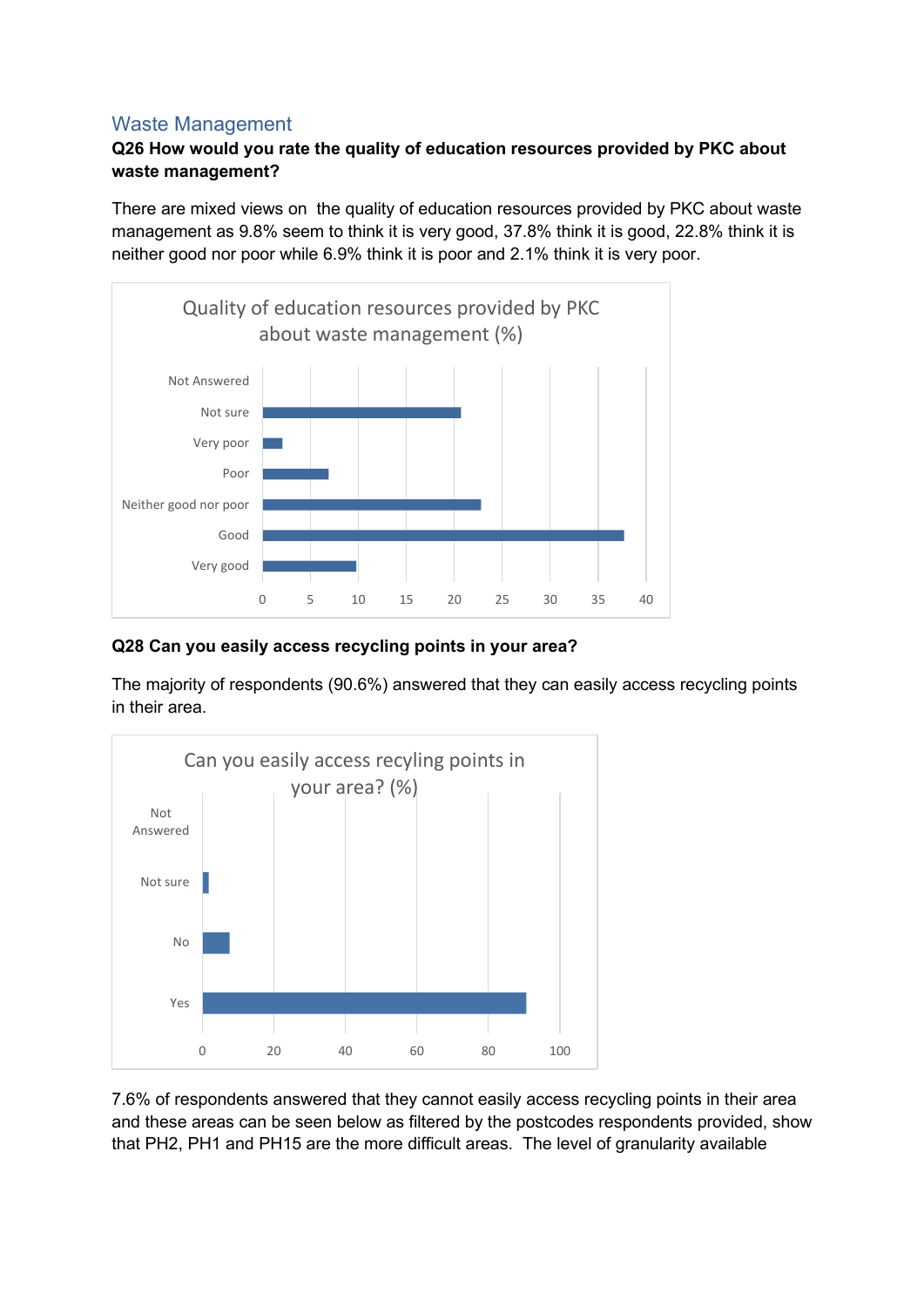means we are unable to dig into these challenges further and determine whether it is issues associated with rural service provision or other reasons.



#### **Q30 Can you please select the option below which best represents your shopping habits:**

When asked about shopping habits, 47.5% do not mind second-hand stores, but would prefer new items while 44.2% of respondents prefer buying second-hand items. 7.6% do not like shopping at second-hand stores. This is important when thinking about the role the circular economy can play.



## Virtual focus groups feedback

• Waste recycling is a topic that came up during the virtual focus groups held from December – February, with the main problem being inconsistencies across schools. Parents and teachers from different schools mentioned that a lot of food waste goes into general waste bins and this needs to be addressed by the Council waste services.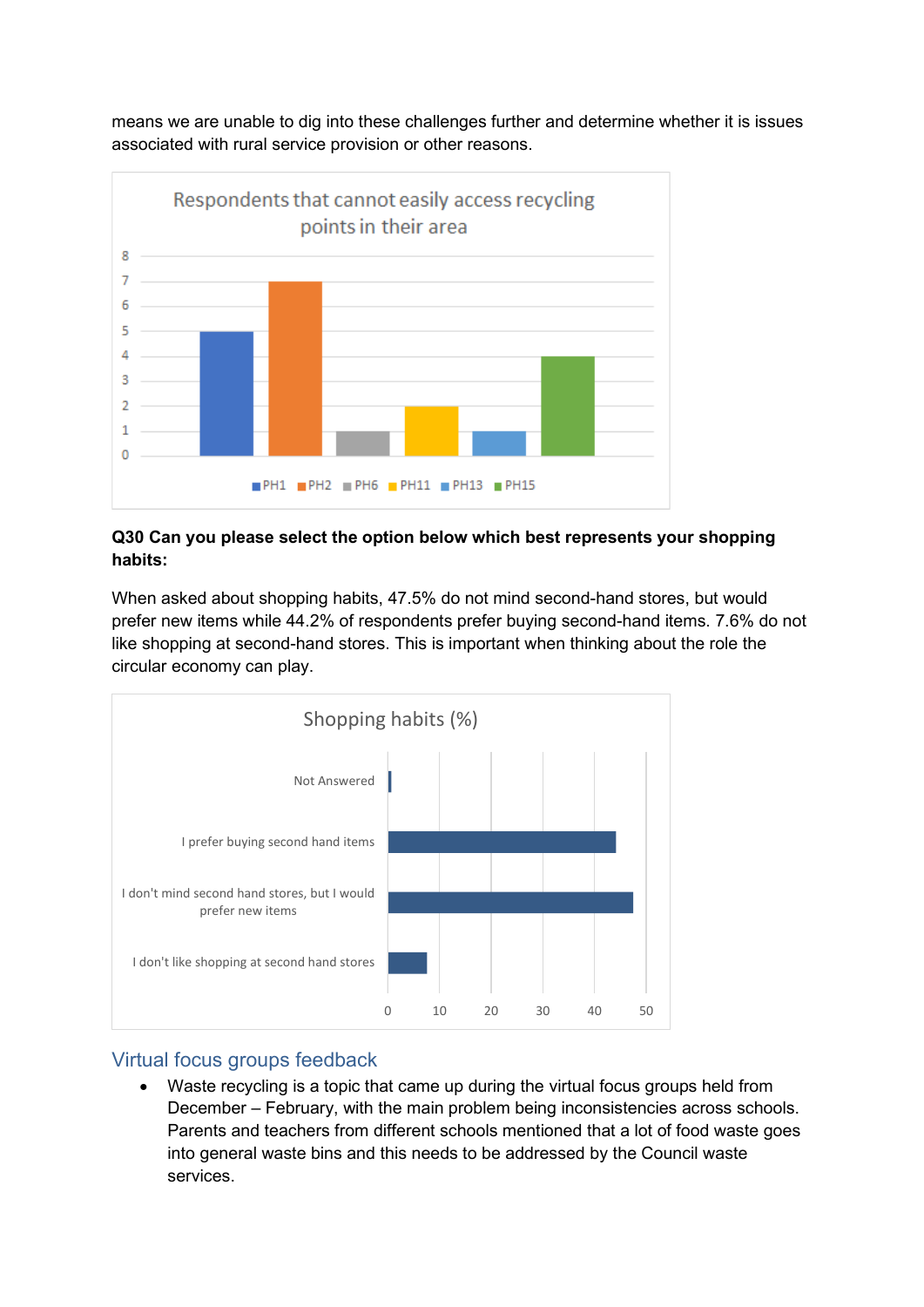- Some positive feedback that was raised during the waste themed virtual session is the fact that there is strong interest in community groups in refurbishment and upcycling. Remake Crieff for example, are offering employment and skills development in relation to recycling and reusing items, an initiative which is locally focused and beneficial to the community. The Reuse and repair station at Friarton Recycling Centre was also mentioned as a best practice example.
- Encouraging more repair shops along Perth High Street was also suggested by the attendees in order to meet the demand for more recycled materials.
- The question on how food poverty impacts food waste and the Council's response to this was also brought up and there is evidently need for more work on this area, both on food poverty and food security.
- The idea of a "one-stop-shop" for people to address climate challenges and to find out more information or guidance on certain matters specifically with regards to waste was largely encouraged.

# Phase 2 – Energy and Buildings

There were 62 total questions in Phase 2. The responses to all the questions have been analysed and appropriately actioned. Energy and Buildings is one of the key areas we identified that we need to make changes in order to tackle and adapt to climate change. The questions covered a range of matters relating to Energy and Buildings and more specifically: targets set by the Scottish Government, fuel poverty, Council housing, Housing Association dwellings, private rented housing (both tenants and landlords), owner occupied housing, non-domestic buildings (Council property portfolio) and last, non-domestic buildings (non-Council).

## Respondent demographics

There were 53 overall responses, which was 11% of the total responses to the five phases.

## **Q3 Which age group do you belong to?**

Respondents between the ages of  $21 - 65+$  responded to this survey, with a skew towards to the older age groups. The most represented age bracket is between 46-55, with 26.4%.

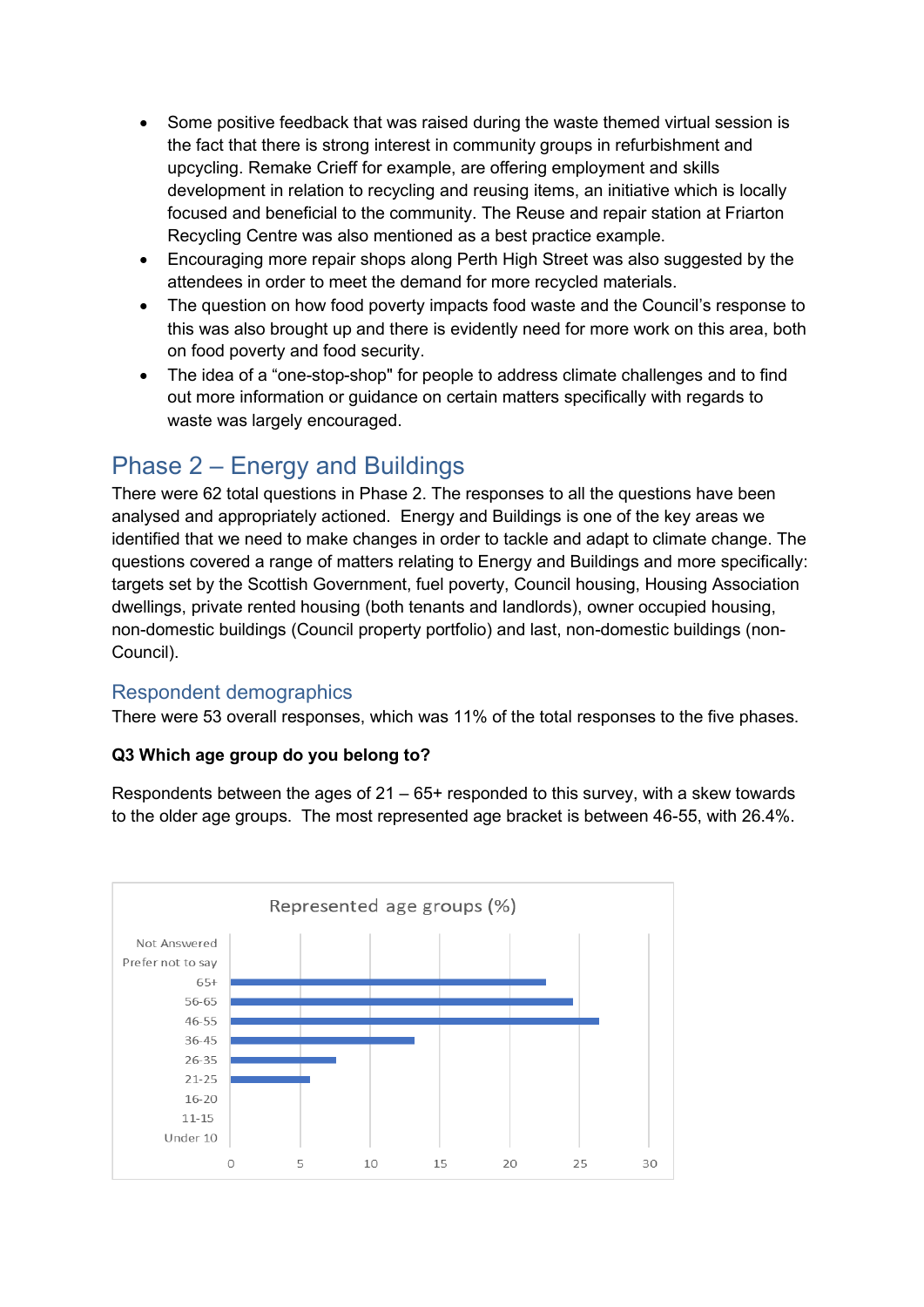#### **Q4 Who are you representing by responding to this consultation?**

The majority of respondents (86.8%) are individuals/members of the public. While there was response from other groups – none of these were in statistically significant numbers to enable a further breakdown of the analysis. This is identified as a gap and it should aim to be addressed as part of future public engagement.



**Q5 Please tell us where you live or operate from:** 



#### Net zero

**Q6 In your opinion which of the following measures are most important in achieving net zero? (Please select those that apply)**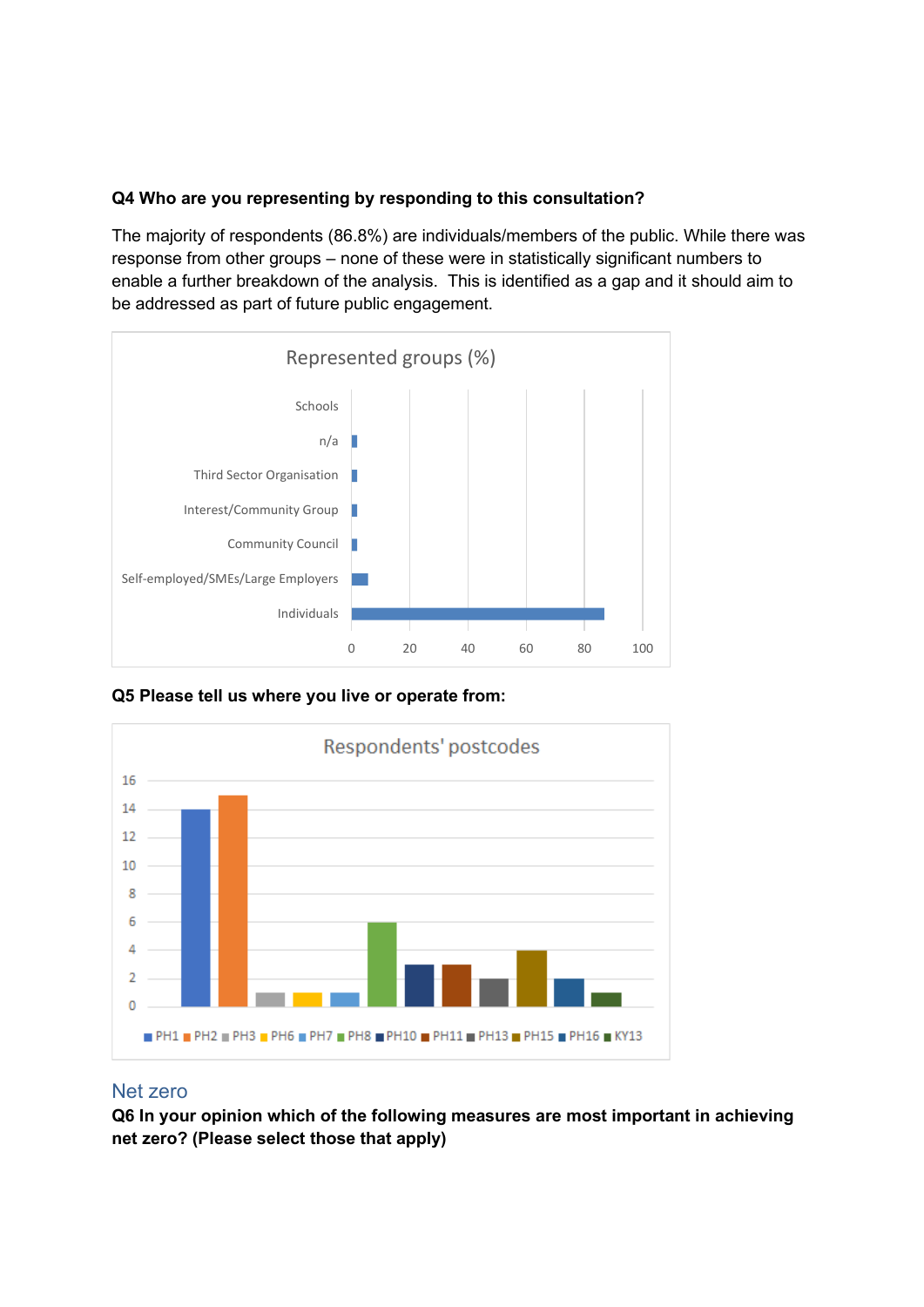The majority of respondents indicated that each of the identified measures was of high importance in achieving net zero. Improving all buildings and the provision of funding to install energy efficiency measures the two measures that respondents find the most important. Developing fuel alternatives and educating people to better understand energy efficiency measures have been selected as the second two most important measures.



Breaking this down for individuals/members of the public, improving all buildings and provision of funding to install energy efficiency measures were the top two measures. In addition, ongoing engagement on climate change and working together were mentioned by respondents as being equally important in achieving net zero targets.

## **Q7 Which of the following do you consider to be the main barriers in achieving net zero? (Please select those that apply)**

Cost has been found to be the main barrier in achieving net zero identified by the majority of respondents (83%). Lack of support to promote energy efficiency measures, lack of knowledge and infrastructure constraints were all identified by over half of respondents as key barriers.

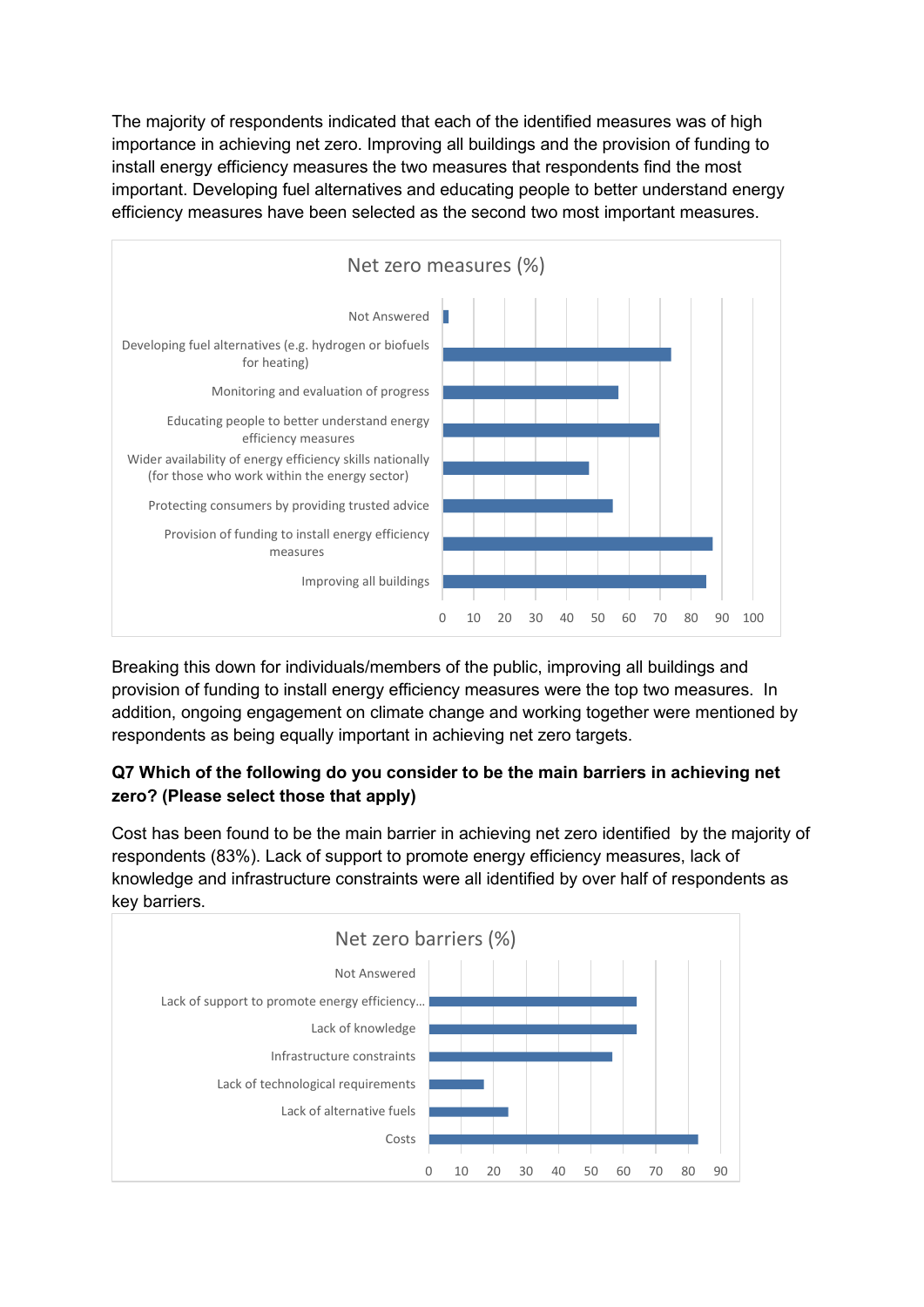For individuals/members of the public costs, lack of knowledge, infrastructure constraints and lack of support were selected as the main barriers to net zero. Similarly, for selfemployed/SMEs/Large Employers lack of knowledge, lack of support, costs and infrastructure constraints were selected as the main barriers.

## Local energy targets

## **Q11 How important do you consider it to be to set area-wide future local energy targets for demand reduction?**

The majority of respondents (56.6%) answered that setting local energy targets for demand reductions is extremely important while a percentage of 24.5% believe it is moderately important.



Individuals –52% extremely important, 28% moderately important. While not a representative sample of respondents, the Self-employed/SMEs/Large business respondents gave this an increased importance with all indicating that this was extremely important.

## **Q12 How important do you consider it to be to set area-wide local energy targets for decarbonisation?**

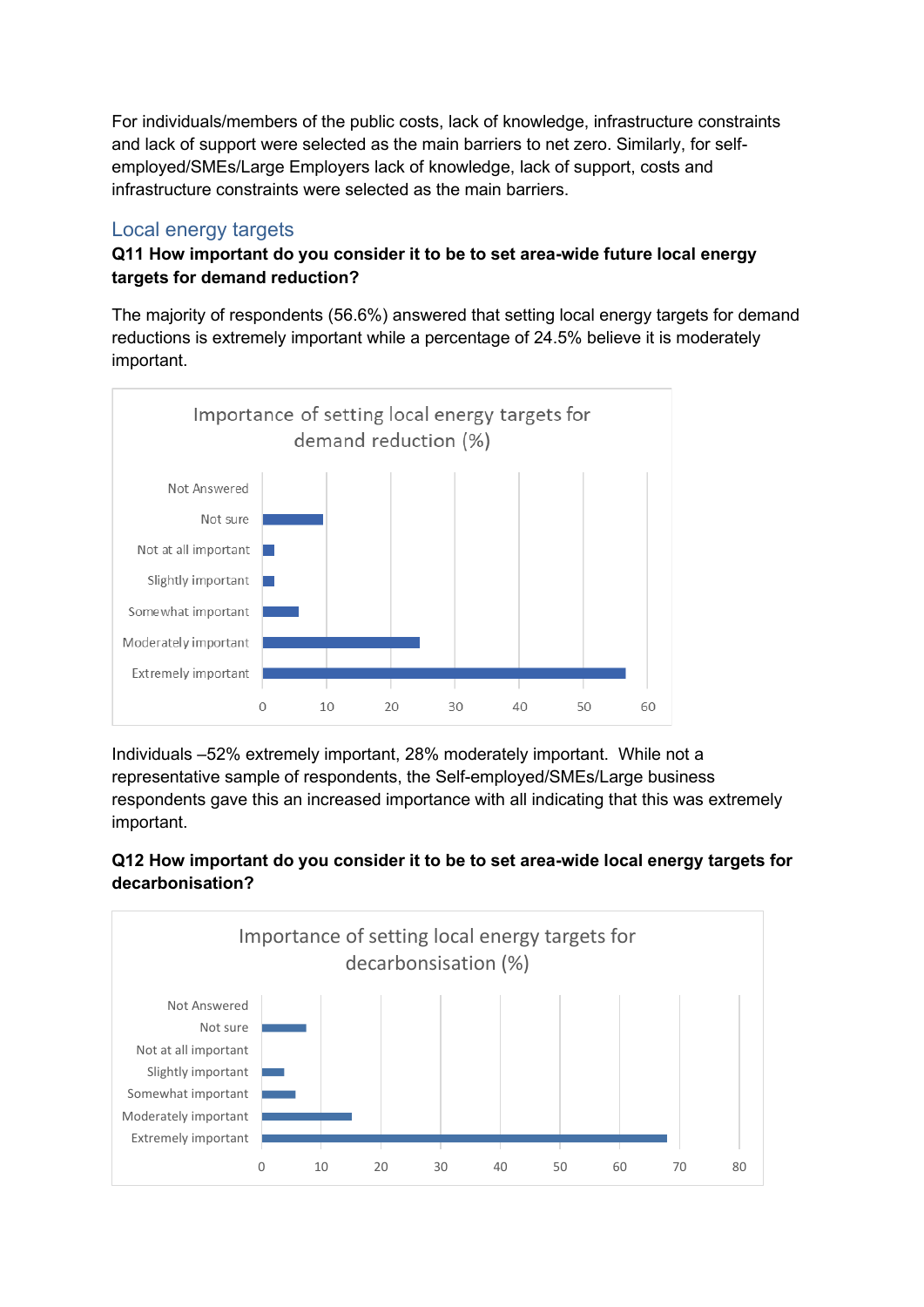The majority of respondents (67.9%) answered that it is extremely important to set area-wide local energy targets for decarbonisation while 8.7% of respondents answered that are not sure.

## Energy efficiency

**Q20 If there was a Council one-stop-shop regarding energy efficiency where you could get information and advice about how reduce your energy use, would you visit?** 

The majority of respondents (73.6%) would visit a Council one-stop-shop regarding energy efficiency where they could get information and advice about how to reduce their energy use.

Individuals – 73.91% would visit

Self-employed/SMEs/Large – 66.67%would visit

## **Q21 Would you prefer visiting a Council-led service on energy efficiency or one like the HEAT Project in Blairgowrie?**

26.4% of respondents would prefer to visit a Council-led service on energy efficiency while 58.5% are not sure.

Mixed comments but main concern is that the service must be absolutely trustworthy. Respondents commented that they are more likely to trust a Council service considering the appropriate expertise is there. However, many comments about respondents not being certain about the difference between the two services. While comments with preference to a non-Council service mentioned the link with local issues rather a whole Council approach.

Individuals – 63% not sure, 23.9% Council-led, 13.04% non-Council

Self-employed/SMEs/Large – 66.67% not sure, 33.33% Council-led

CCs – council-led

Third sector – Council-led

## Council support

## **Q22 How can the Council support the wider public to reduce their energy consumption?**

The main themes that have been identified from the comments respondents made are: funding, financial incentives, working together, raising awareness, education and leading by example.

More specifically some of these suggestions included:

- Provide incentives via Council taxes for energy efficiency. Provide subsidies\grants for conversion to energy efficient heating in private homes
- Use jargon-free advertising/social media to build awareness and provide advice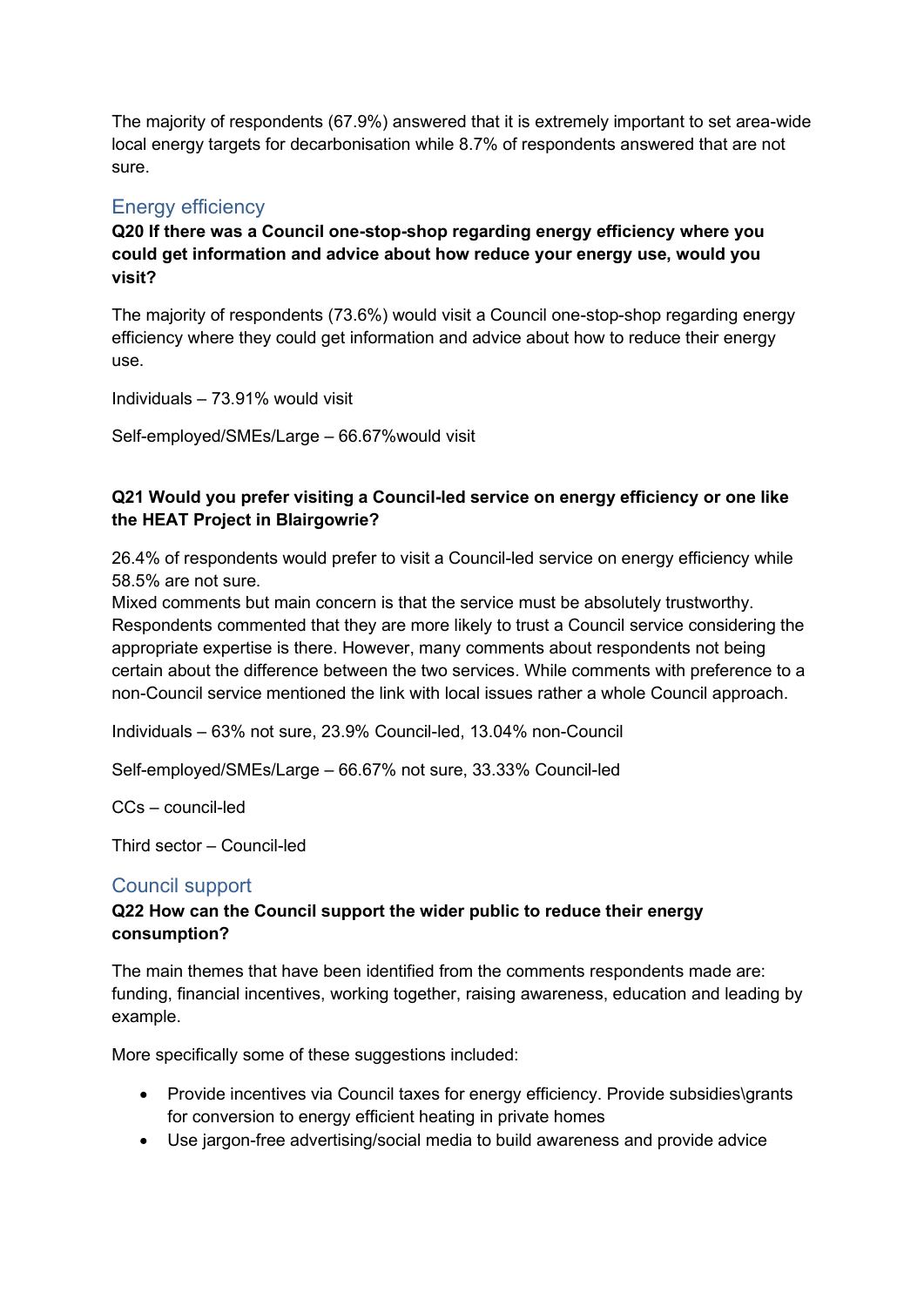- Unless the funding for the Council to support the 'wider public' reducing their energy consumption is 100% provided by National Government (and good luck with that), then the Council should do no more than point interested individuals to funded organisations that are in a position to help them.
- By leading in terms of the property and housing estates. Set the bar for others to follow and have positive examples for people to compare with.
- Educating people on the benefits of reduced energy consumption, including on cost savings.
- Provide clear unbiased information, and support local businesses who provide technology to reduce energy consumption.
- Awareness campaign on how much carbon is emitted to do certain things and what grants are available.
- Setting up local town and village schemes to discuss energy saving. People are more likely to sign up to things like solar panels or smart monitors if their neighbours are doing it.
- Local authorities can only really make a major difference by ensuring environmental sustainability is a primary consideration in the planning process for all new developments.

## **Q28 How important do you think it is for the Council to commission research in 2020- 2021 into fuel poverty in both the private rented and owner occupied housing, to assess the scale of the problem and develop an action plan to tackle the issue?**

Majority of respondents (54.7%) believe it's extremely important for the Council to commission research in 2020-2021 into fuel poverty in both the private rented and owner occupied housing, to assess the scale of the problem and develop and action plan to tackle the issue. 18.9% find it moderately important and 7.5% find it somewhat important.

Third sector – extremely important

Individuals – 56.52% extremely important, 19.57% moderately important, 6.52% somewhat important

SMEs – 66.67% extremely important, 33.33% moderately important

CCs – not answered

## **Q33 How important do you think it is that the Council should develop a programme quickly to ensure all existing Council houses are brought up to a minimum of EPC B by 2032?**

Majority of respondents (66%) believe it is extremely important for the Council to develop a programme quickly to ensure that all existing Council houses are brought up to a minimum of EPC B by 2032.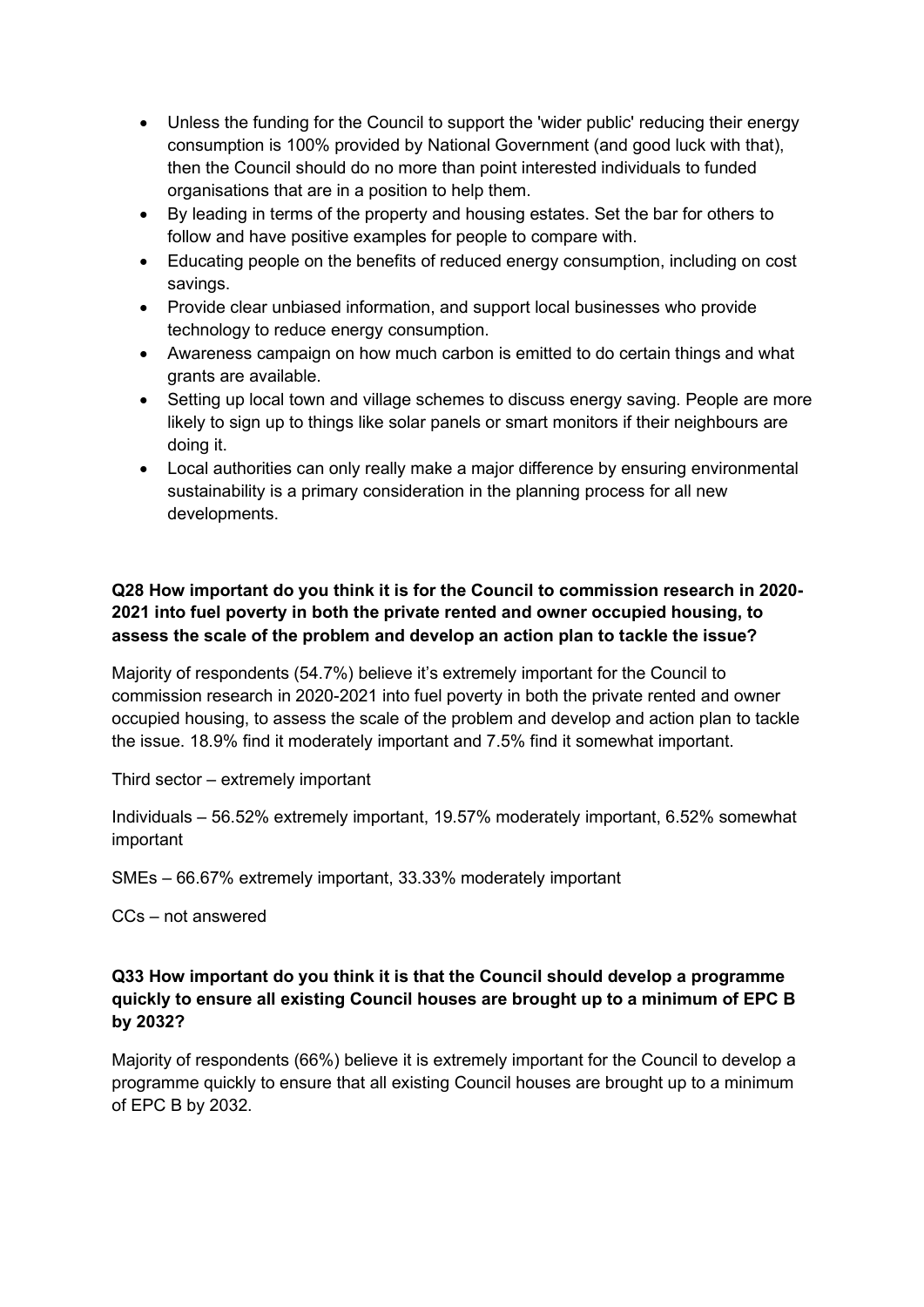#### **Q38 How can the Council support Housing Associations to meet the 2032 target for houses to be EPC B?**

The man themes that were raised by respondent are: incentives programme, advice and support, improved procurement systems, funding, cost, working together, raising awareness, education and upskilling.

## **Q40 To what extent would you say your knowledge and understanding is of your duties and rights as a tenant in terms of acting towards Climate Change and a netzero nation?**

The majority haven't answered this question – it is expected that this is because they have a have a different tenure situation. 18.9% of respondents have some knowledge and understanding and could learn more about their duties and rights as a tenant in terms of acting towards climate change and a net zero nation.

Third sector respondents have a lot of knowledge and understanding and know exactly what their duties and rights are

Individuals – majority haven't answered, 17.39% have some knowledge and understanding and could learn more about my duties and rights and 10.87% have no knowledge or understanding and need to learn more about my duties and rights

Self-employed/SMEs/Large – majority haven't answered, 1 respondent has some knowledge and understanding and could learn more about their duties and rights

## **Q42 To what extent would you say your knowledge and understanding is of your duties and rights as a landlord in terms of acting towards Climate Change and a netzero nation?**

Similarly to question 40, the low response rate to this question is due to the small subset of respondents who are also landlords. Majority haven't answered, 9.4% have some knowledge and understanding and could learn more about their duties and rights as landlords in terms of acting towards climate change and a net zero nation.

## **Q47 Are you aware of the targets for owner occupied homes to be EPC C by 2040 and the practical impact of these targets?**

Majority of respondents (39.6%) are not aware of the targets for EPC C by 2040 and the practical impact of these. 30.2% of respondents are somewhat aware and 20.7% are fully aware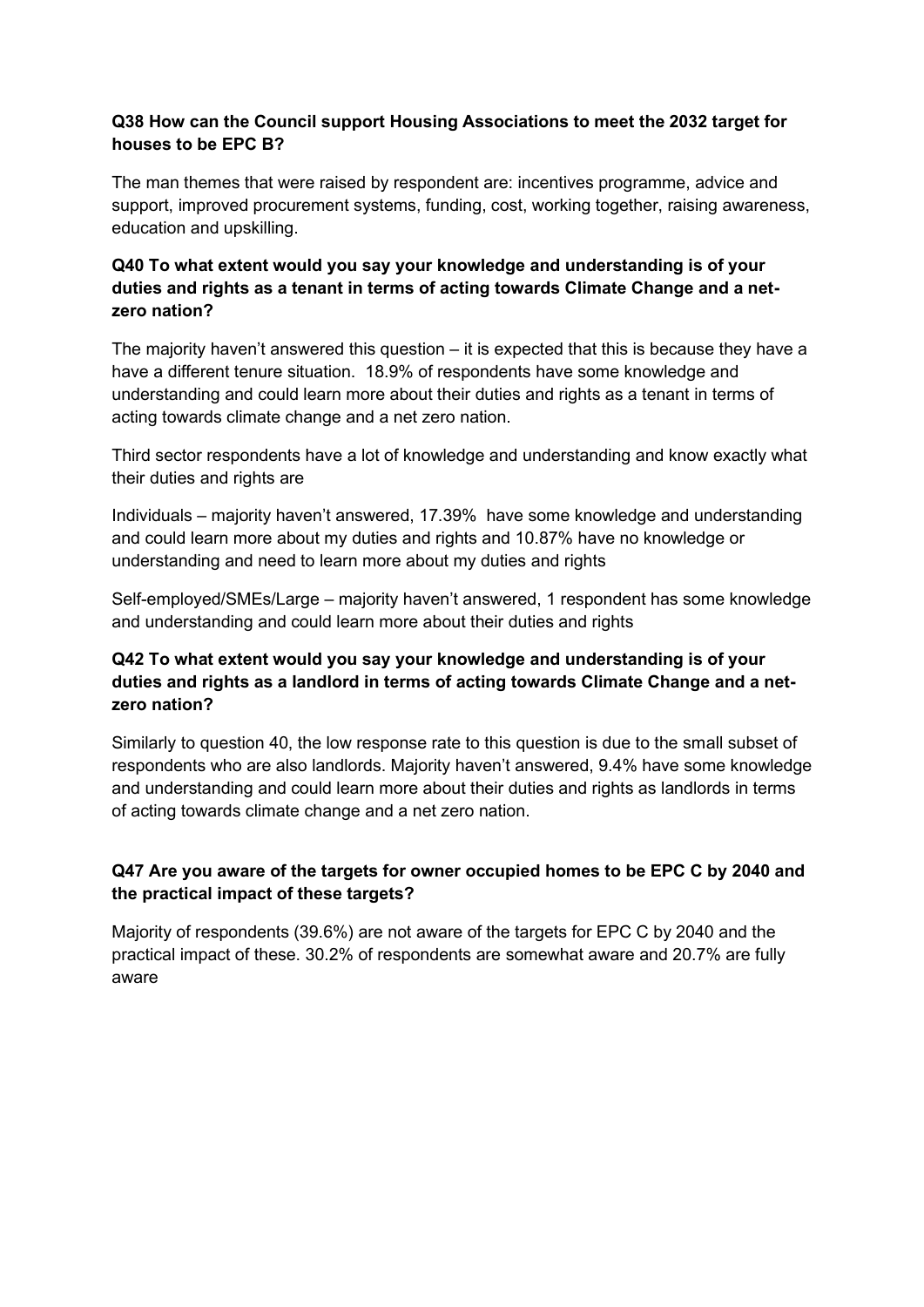# Household energy efficiency

## **Q52 Which of the following act as a barrier in applying energy efficiency measures in your household?**



Some of the respondents commented that funding and costs, planning regulations, mistrust of quoted figures, their age, as well as the applying energy efficiency measures being a lengthy process also act as barriers in applying such measures in their household.

Individuals – costs, lack of technical help, lack of confidence in outcomes/impacts

Self-employed/SMEs/Large – costs, lack of technical help

CCs – not answered

Third sector – costs

#### Non domestic buildings

## **Q54 How important do you think it is for the Council to develop actions, costs and funding options for all new Council buildings to be Net Zero Carbon from 2025?**

Majority of respondents (66%) believe it is extremely important for the Council to develop actions, costs and funding options for all new Council buildings to be net zero carbon from 2025.

Third sector – extremely important

Individual – 63.04% extremely important, 8.70% moderately important, 2.17% slightly important

Self-employed/SMEs/Large – extremely important

CCs – extremely important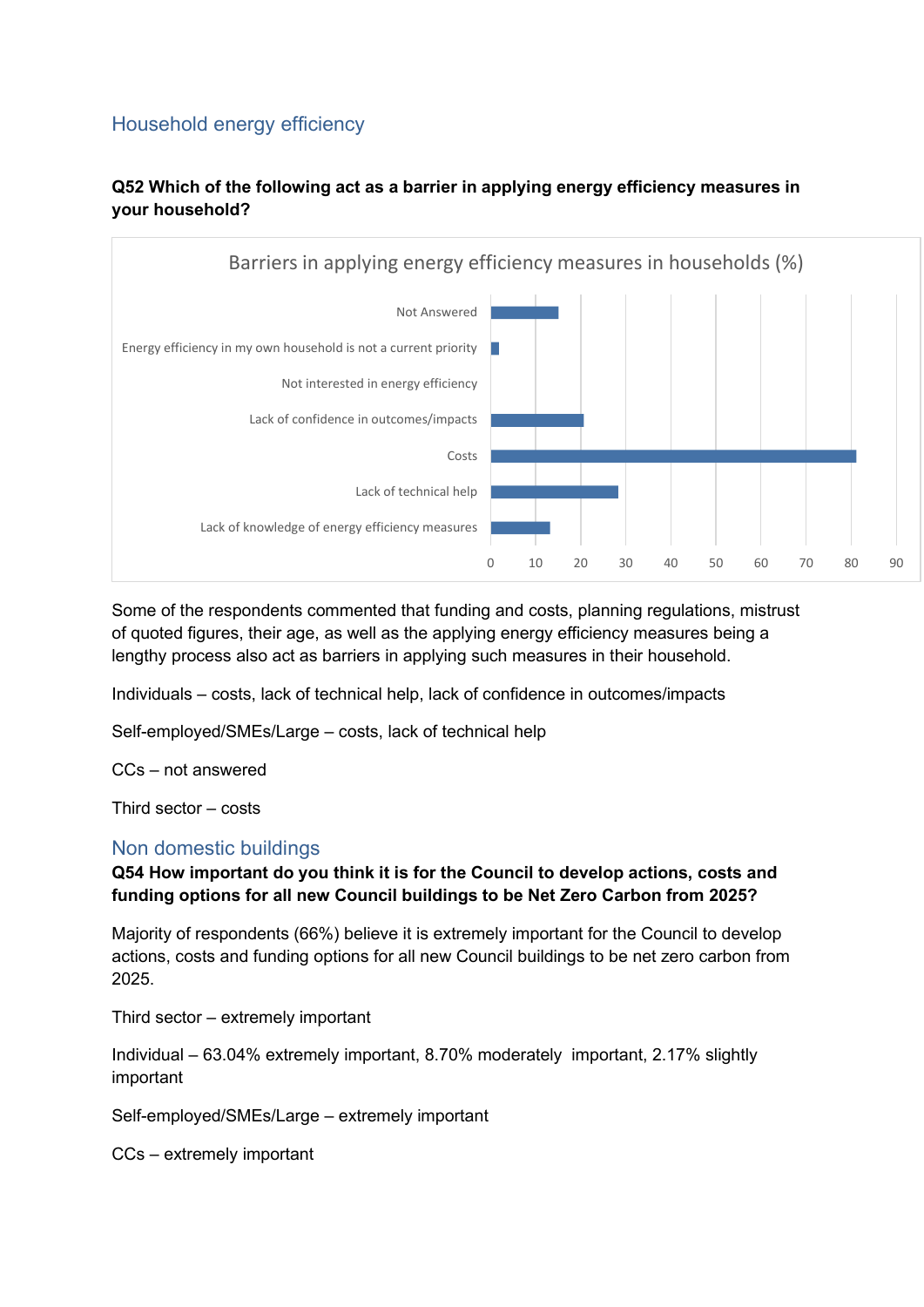#### **Q60 Are you aware of the practical implications these targets may have? (non domestic buildings targets)**



26.4% are somewhat aware of the practical implications of energy targets for non-domestic buildings, 24.5% are not aware and 15.1% are fully aware. 34% of respondents have not answered this question as it was perhaps not within their interests. Some respondents commented that limited funding affordability in certain sectors, raising awareness of corporate responsibility, working together, advice and support are also important in achieving targets for non-domestic buildings.

When looking at the results for this question by categorising the respondents into which group they represent, 28.3% of individuals are somewhat aware, 21.7% are not aware, 10.8% are fully aware. With regards to self-employed/SMEs/Large employers, 66.67% are not aware and 33.3% are somewhat aware. Community Council and third sector representatives are fully aware. However, it is important to highlight that these percentages are not representative of these groups as they are based on a non-representative sample considering we only received responses from one Community Council, one community group and one third sector organisation.

## Virtual focus groups Feedback

- The Blairgowrie Heat Project has been going for 4 years, and has good engagement, but progress is limited by knowledge, by resistance to change and access to financial support is an issue for many, and technical consents can be barrier. They average 15-20% energy reductions per intervention.
- Big issue is cowboys and non-genuine offers creates barriers. Conversely some things seem too good to be true but are true. Need to make sure people being contacted about genuine offers do consider taking them up.
- For commercial organisations, although there is advice from government and SSE, a one stop shop for advice may be beneficial.
- A barrier to improving renewable energy efficiency/reducing carbon emissions in Conservation Areas is the challenge associated with planning permission for the installation of solar panels and other such measures.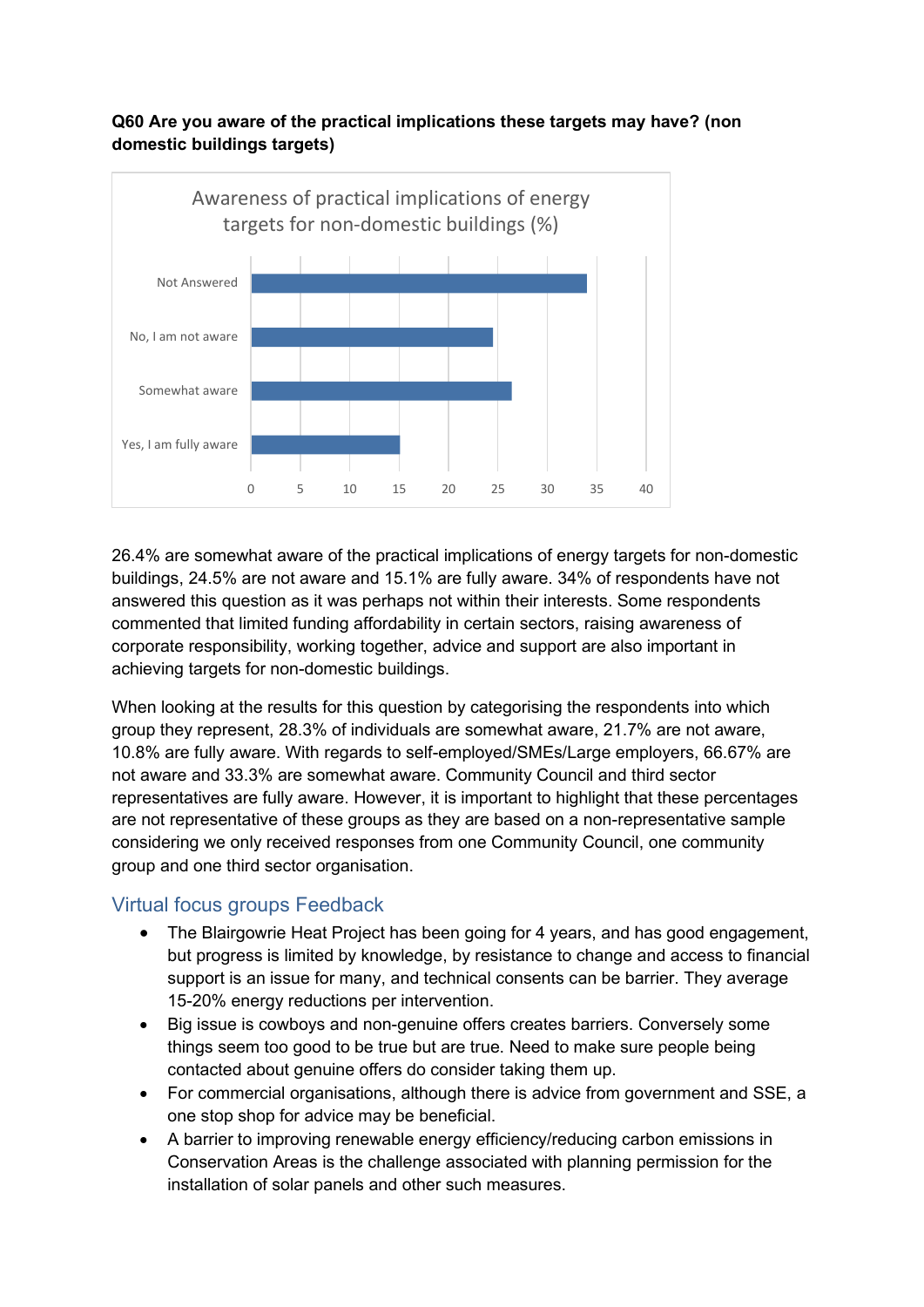- The source of the materials needed for building retrofit and new build was challenged and the need to consider the carbon footprint associated with these, ideally increasing local manufacturing .
- There was interest in the public in learning more about the Council's/SSE's work on district heating systems and moving heating systems away from fossil fuel sources. SSE carry out low carbon technologies forecast so they can understand impact on network and have regular engagement to understand what is in pipeline.
- Buildings standards There was interest in the role of planning in promoting energy efficiency and whether we could have Passivhaus standards or net zero building standards as part of the 2024 NPF.
- There was interest in building village level net zero plans.

# Phase  $3 - 1$  and use

There were 40 total questions in Phase 3. Land use has been identified as one of the main areas we need to make changes because of its importance in tackling and adapting to climate change. Changing our approach to land use is crucial in ensuring that we are prepared for the warming climate and its consequences to both human life and natural environment. The questions included in Phase 3 cover several topics like biodiversity, greenspaces, open spaces, planning controls, agriculture and other uses of land. The responses to all the questions have been analysed and appropriately actioned.

# Respondent demographics

There were 67 overall responses, which is 13.9% of the responses to the wider survey.

## **Q3 Which age group do you belong to?**

Respondents between the ages of  $21 - 65$ + responded to this survey, with a skew towards to the older age groups. The most represented age group is 65+, with 26.4%. While there were respondents under 20 to other sections of the survey, none selected to respond to this.

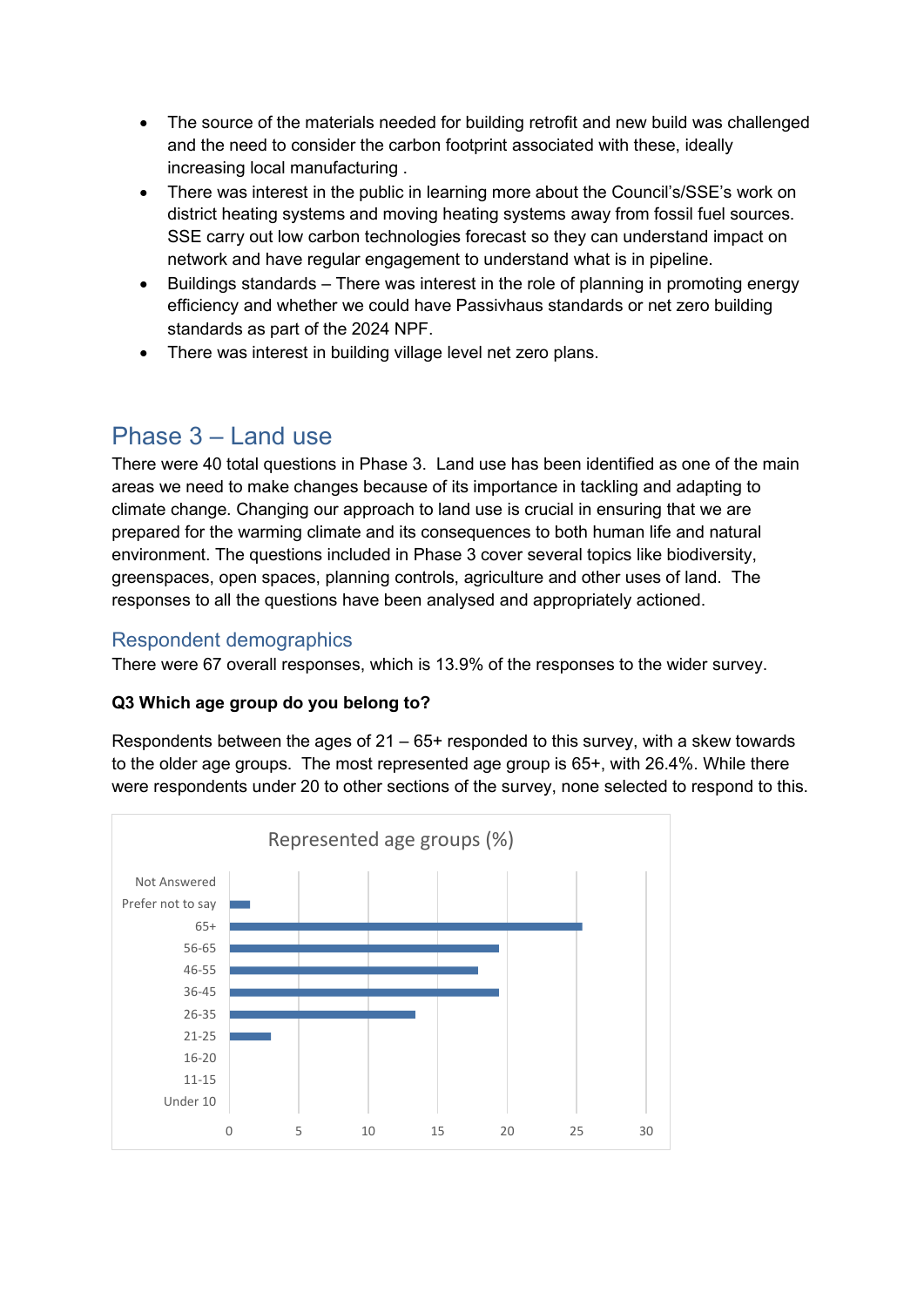#### **Q4 Who are you representing by responding to this consultation?**

The majority of respondents (92.5%) are individuals/members of the public. While there was response from other groups – none of these were in statistically significant numbers to enable a further breakdown of the analysis. This is identified as a gap and it should aim to be addressed as part of future public engagement.



## **Q5 Please tell us where you live or operate from:**

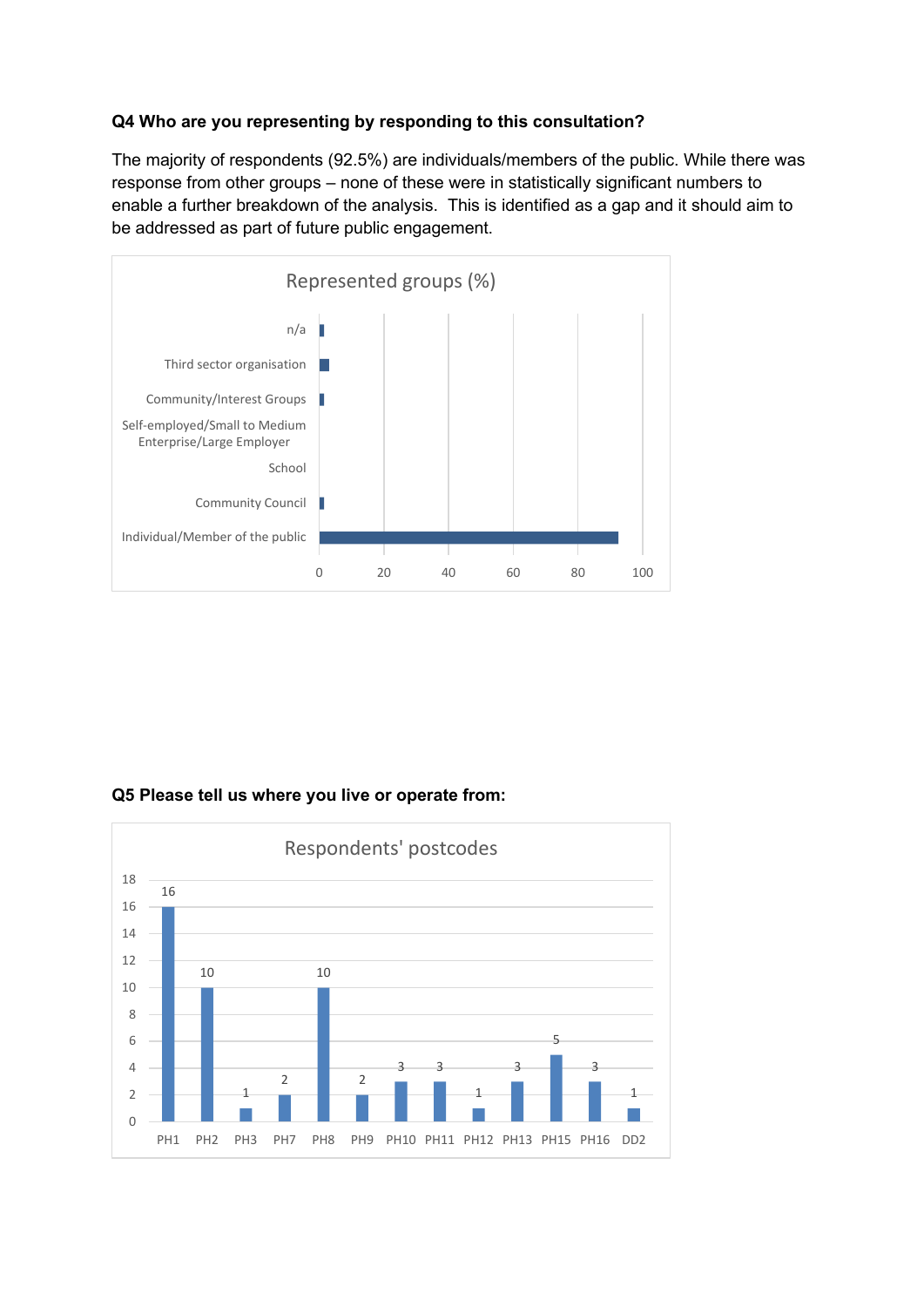## **Biodiversity**

## **Q6 Do you feel the Council has enough measures in place to protect biodiversity?**

Majority of respondents (67.2%) do not think that the Council has enough measures in place to protect biodiversity.



Respondents also commented that the Council could enhance its biodiversity protection measures by a number of actions like: stop cutting the grass, improve greenspaces, use planning powers to protect biodiversity and follow other Councils' approach e.g. Stirling Council and their [strategy](https://www.stirling.gov.uk/news/2020/october-2020/new-pollinator-strategy-to-help-wildlife-and-nature-flourish/#:~:text=Stirling%20Council%20will%20work%20with,plants%20and%20wildlife%20across%20Stirling.&text=The%20strategy%20will%20remodel%20the,of%20bees%20and%20other%20pollinators) to safeguard pollinators. Ending the use of pesticides and raising awareness to the wider public were the two most common suggestions raised by respondents.

## **Greenspaces**

**Q9 Would you support the Council reviewing its grassland management policy\* to support wildflower meadows cut once a year to reduce emissions from grass mowing machinery cutting areas and enhance biodiversity in some places and where appropriate?** 

The majority of respondents (94%) would fully support the Council reviewing its grassland management policy to support wildflower meadows cut once a year to reduce emissions from grass mowing machinery cutting areas and enhance biodiversity in some places and where appropriate.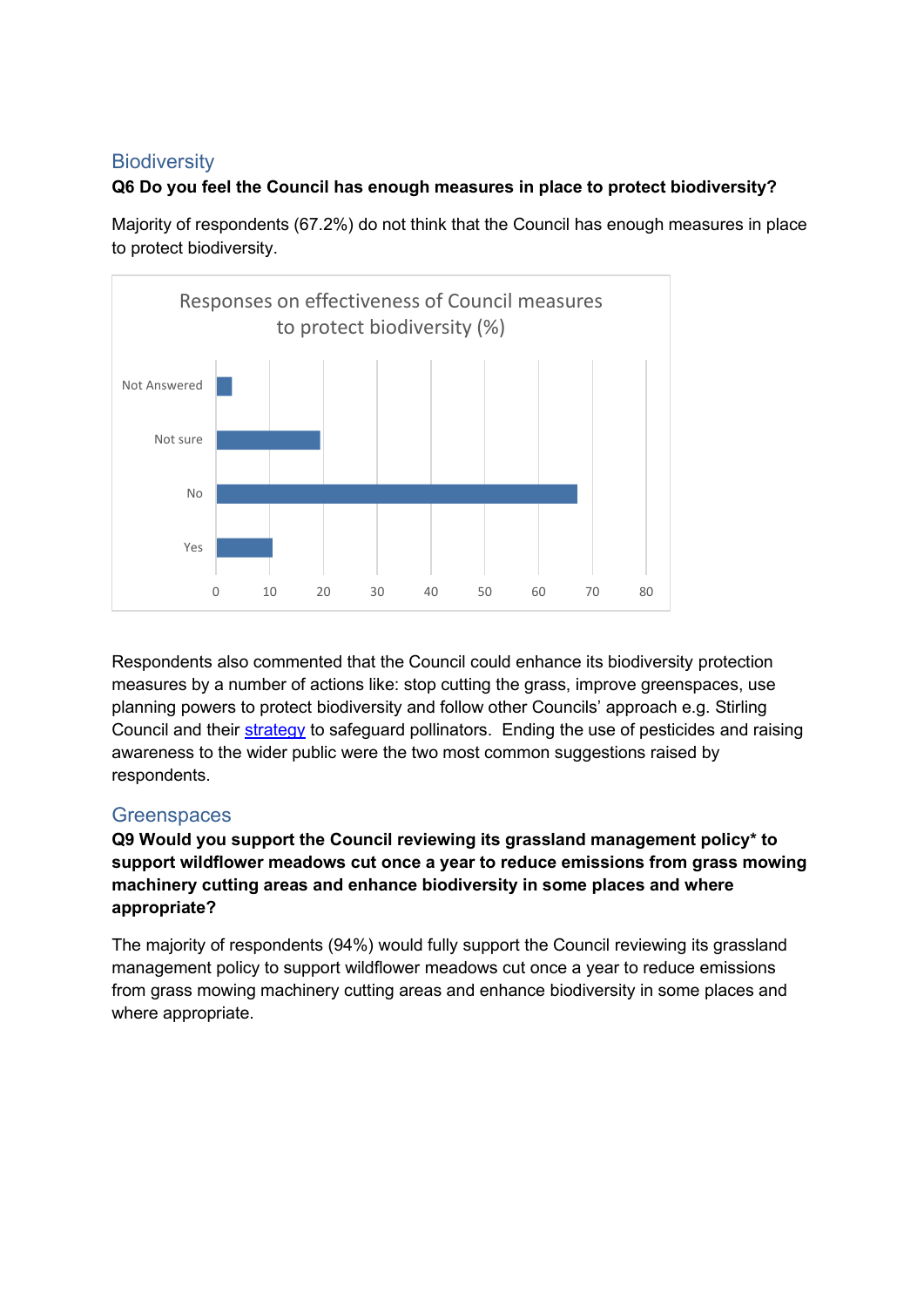

## **Q13 Would you support the Council in exploring existing parks and greenspaces to deliver renewable heat/power for community and public sector buildings where these are considered to have potential?**

The majority of respondents (80.6%) would fully support the Council in exploring existing parks and greenspaces to deliver renewable heat/power for community and public sector buildings where these are considered to have potential while only 4.5% would not support this action.



## Open spaces

**Q14 Would you support the increase of the overall coverage of woodland in maintained open space e.g. increasing tree planting\* in our 92 parks with native trees that will capture increased tonnes of carbon dioxide each year and reduce emissions of grass mowing machinery?**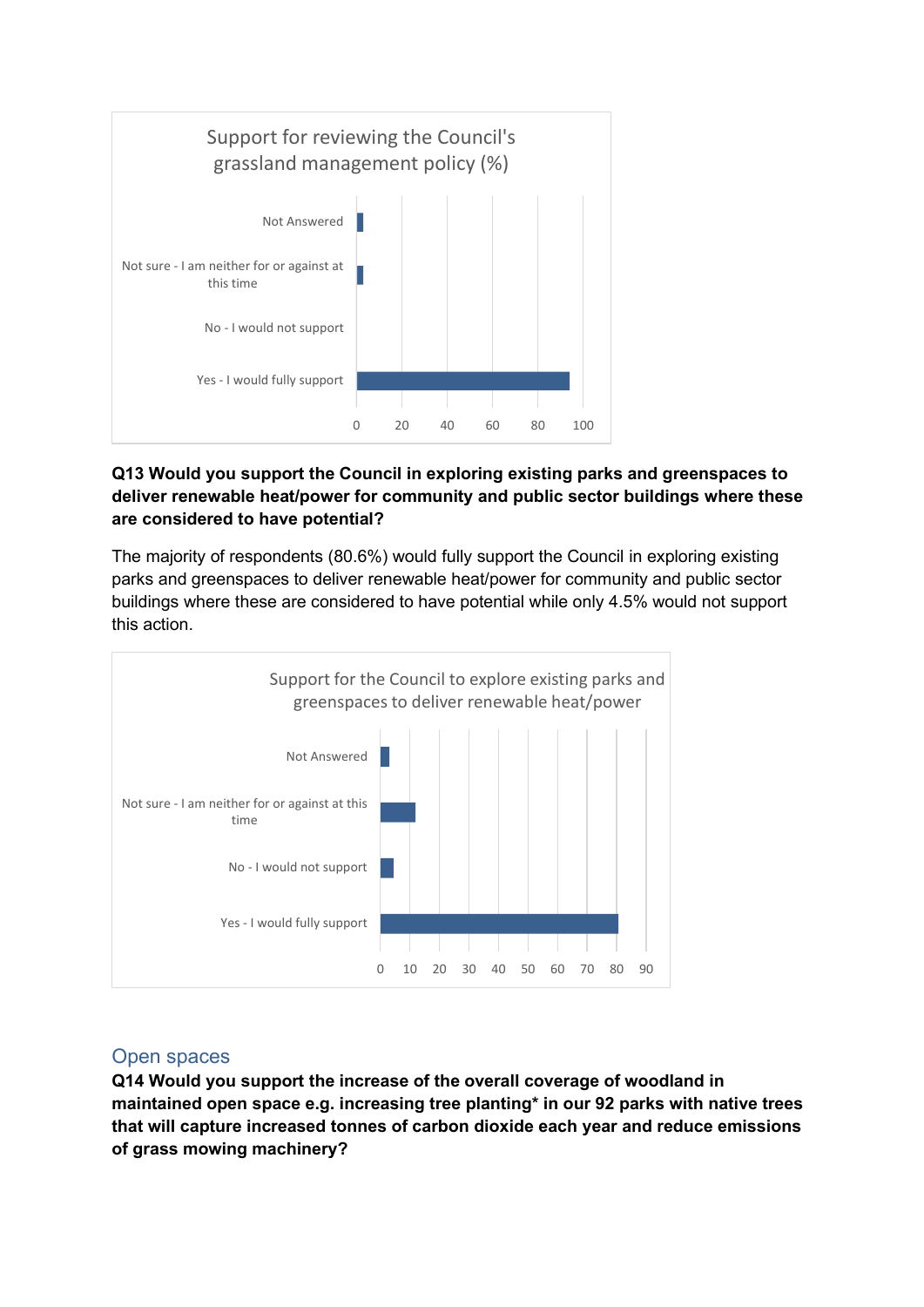The majority of respondents (91%) would fully support the increase of the overall coverage of woodland in maintained open space and no one expressed opposition.



## **Q18 Would you be interested in getting involved in any of the following community food growing initiatives in your area? (Please select all that apply)**

70% of respondents have expressed an interest in potential community food growing initiatives, with all three options receiving a sizeable response. Forming a new allotment/community garden was the most popular, with 44.8% selecting it as the first option.



## **Q21 How willing would you be to change your eating habits and shift to a more sustainable and healthy diet?**

Respondents showed a clear willingness (85%) to make changes to their eating habits and shift to a more sustainable and healthy diet, with the majority of respondents (53.8%) would be very willing, while 9% would be neither willing nor unwilling to make changes. Only 1.5% of respondents would be very unwilling to make changes.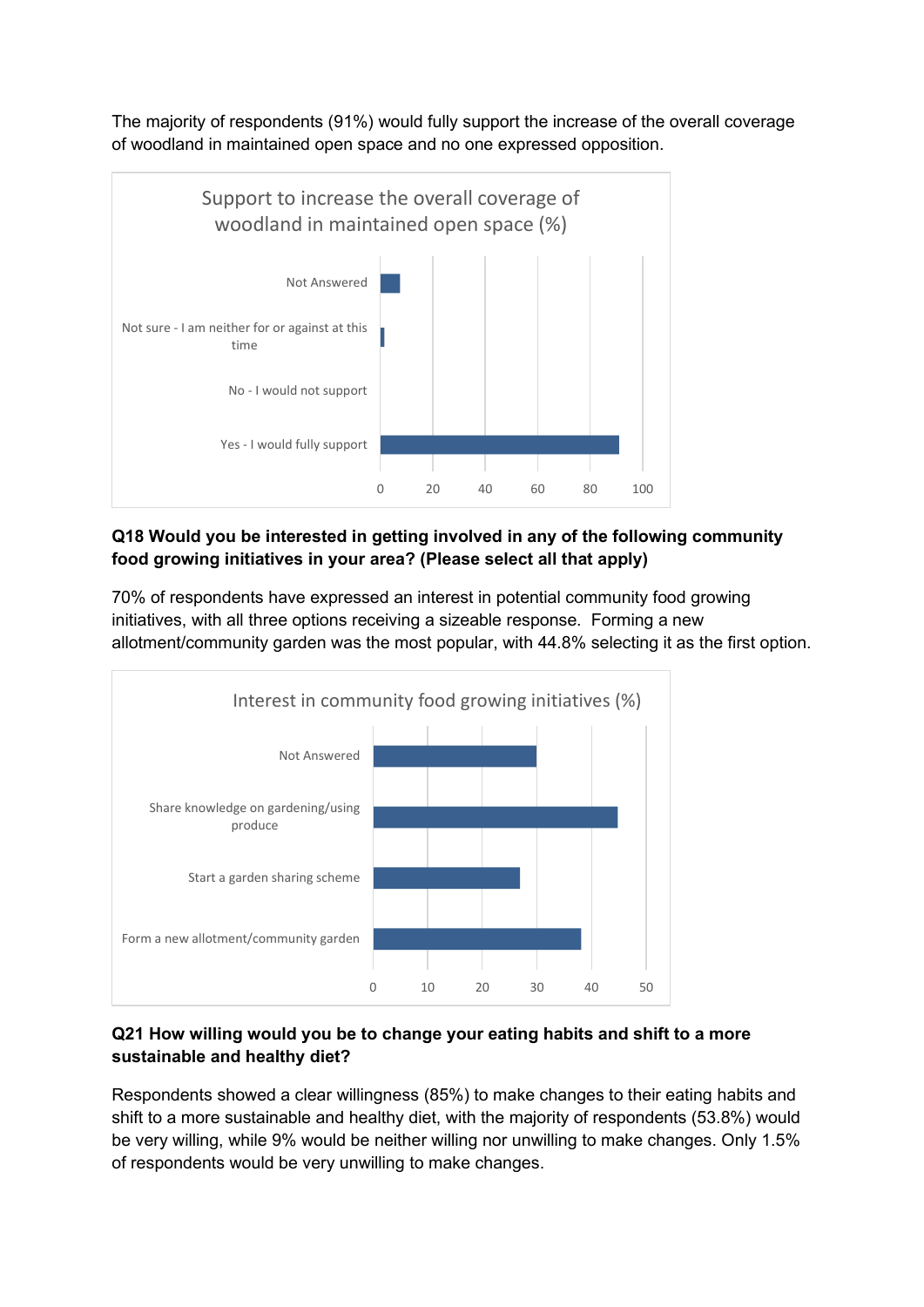

Respondents also commented that cost, availability of local produce, lack of reliable information, skills and knowledge are the main things that limit them from changing their eating habits and shifting to a more sustainable and healthy diet.

# Planning Controls

## **Q22 Do you think planning policies in the Local Development Plan contribute towards tackling Climate Change?**

The majority of respondents (41.8%) are not sure whether planning policies in the Local Development Plan contribute towards tackling climate change while 22.4% are sure.



Respondents also commented that climate change needs to be considered as a major factor in all policies withing the Local Development Plan where possible. The removal of trees and woodland to build new developments has been highlighted as one of the main issues with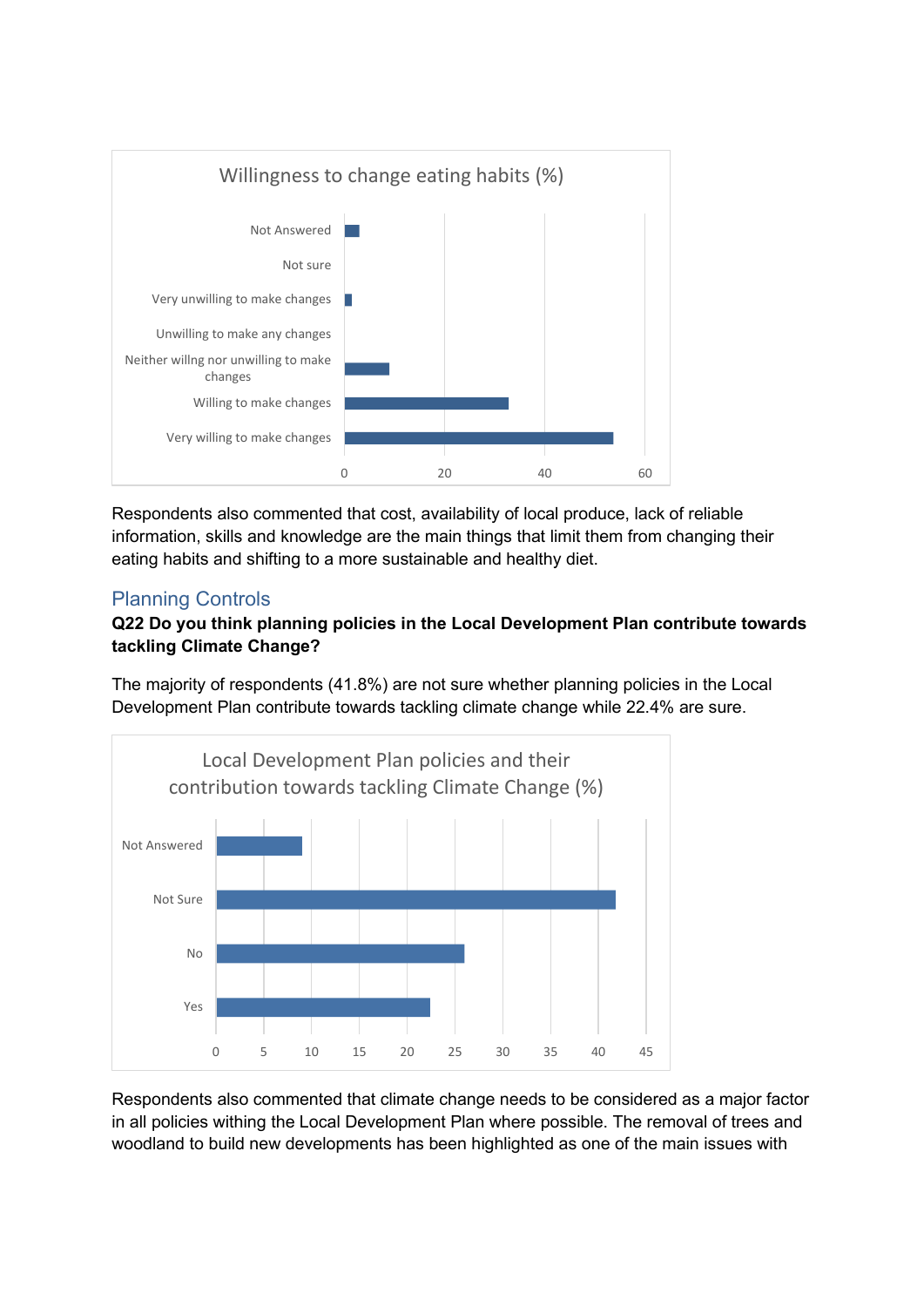PKC's planning policies. Respondents suggest a stricter approach with new developments in order to protect trees and biodiversity.



## **Q26 Please rate the following aspects of tackling climate change in order of importance, with 1 being very important and 9 being not important at all:**

The ranking of the given options did not differ significantly amongst most respondents. Energy efficiency buildings and good transport links were the two options with the highest ranking at 5.4 and 5.1 respectively. Good walking and cycling infrastructure and developments that protect and create new resources for wildlife and habitats such as wildlife corridors were the next options with the highest ranking at 4.9 and 4.8 respectively. The design of homes and access to digital infrastructure to support homeworking was the option with the lowest ranking at 2.7.

Given that buildings and transport are the two largest sources of emissions in Perth and Kinross, it is promising that public perception of importance of them was aligned with this.

## **Agriculture**

## **Q27 Prior to this questionnaire, were you aware of the contribution of agriculture to greenhouse gas emissions?**

The majority of respondents (76.1%) were fully aware of the contribution of agriculture to greenhouse gas emissions, while only 1.5% of respondents were not aware.

## Other uses of land

**Q30 Do you think it is important we change the way we use our land and how this contributes to climate change?**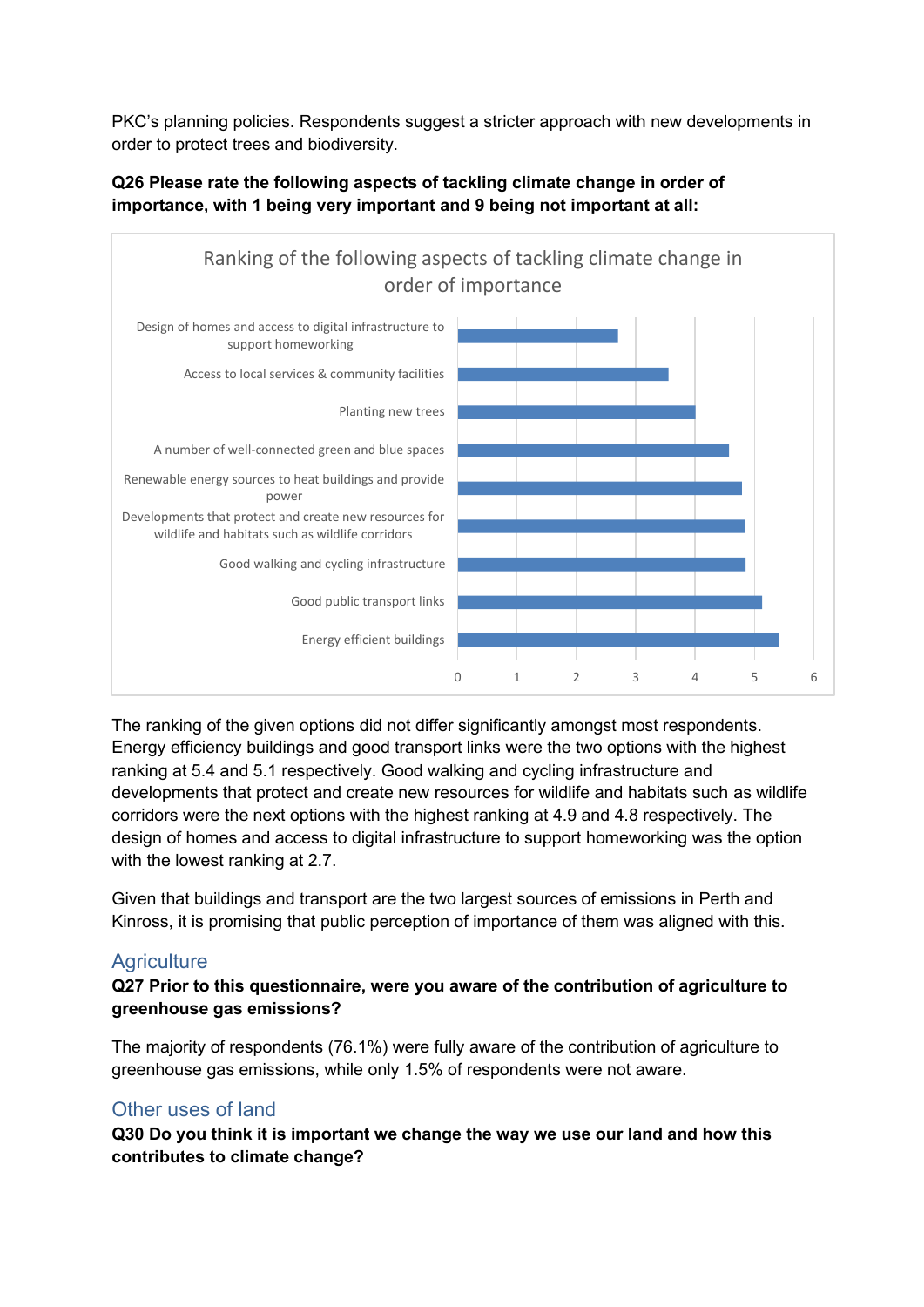The majority of respondents (77.6%) think it is extremely important that we change the way we use our land and how this contributes to climate change. 13.3% think this is something moderately important and 3% think it is somewhat important.

## **Q35 How important do you think the role of land is in helping us adapt\* to climate change?**

The majority of respondents (85%) think the role of land is extremely important in helping us adapt to climate change, while 9% this it is moderately important and 1.5% think it is somewhat important.

## **Q40 Please rate these greenspace improvements in order of importance (1 being the least important and 4 the most important).**

The ranking of the following greenspace improvements in order of importance did not significantly differ among the options.



 $OBD$ 

# Virtual focus groups feedback

## • Concern about the impact of CTLR on woodland and about the quality of the compensatory planning

Concern about loss of native woodland and should look at root binding to transplant trees which could potentially be done by community. Mentioned that trees should be planted at the same time as the CTLR. In response it was suggested replanting for specimen trees was possible but not generally due to costs and that there is a need to ensure that the conditions which are in place for the CTLR are monitored.

Food production

Interest in appropriating land for food production and looking at agroforestry. Bio regionalism is big opportunity for Tayside and how we work in harmony on nature. PKC are interested but neither forestry nor agriculture are subject to planning control.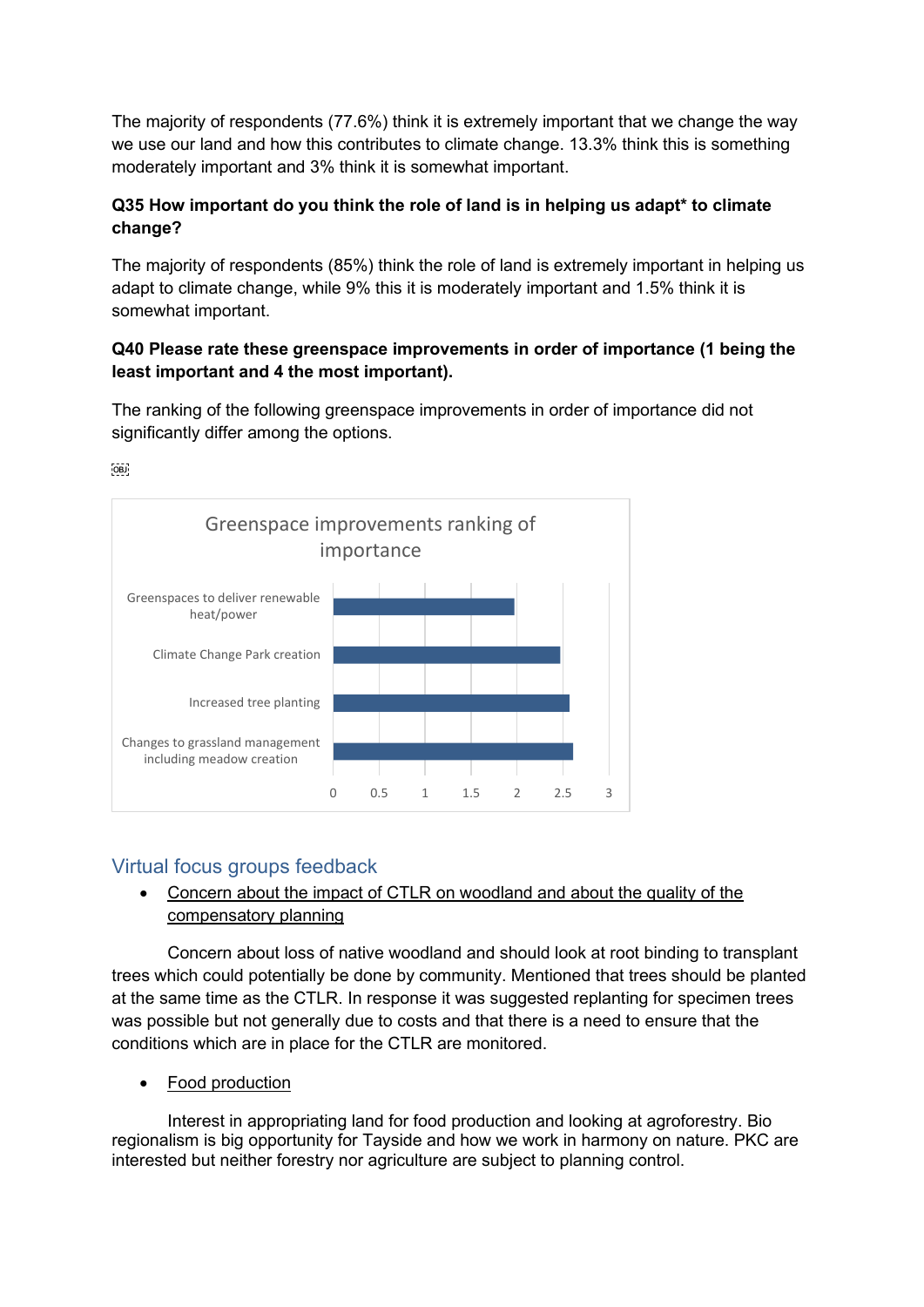#### • How do we move away from inappropriate felling?

Example in Blairgowrie where woodland was removed without permission and there needs to be better protection. Ancient woodland not legally protected and this weakens the Council's position. Also issue with trees being cleared prior to planning application and this is a national loop hole.

For felling permissions, for planting and stocking PKC can comment and has some influence there. Forestry Commission felling rules have also been tightened up recently particularly associated to watercourses so useful to report issues.

Acknowledged that planning controls are not well enforced due to lack of sufficient fines and lack of interest from courts and enforcement system is not strong enough. However, Council has increased resource for enforcement, so improvement expected. Trees also need protection from deer, and NatureScot need to take stronger stance.

• Issues with inappropriate planting

Friends of Ochils have issue with plantations of Sitka spruce. They consider there to be an issue with tree planning and peat, as planting on 0.5m of peat is currently deemed ok but evidence is turning against that approach. PKC Forestry strategy identifies which areas are appropriate for what type of woodland, but concern expressed that the existing one is not fit for purpose as commercial conifer plantations proposals fit with strategy but issues in terms of habitat and wider land use issues in the uplands. Prepared with Forestry Commission and last review was moving in right direction but recognition that there is room for improvement.

Also planting discussion mentioned how we should have moved on from non-native but still at risk of repeating that. PKC are asking for riparian and native species when giving comments but there is an issue with UK forestry standard being 6-9% native whereas PKC would like 20-30% native.

• Strong Interest in a whole river catchment management system was identified during the land use themed online session which led to organising another session that focused on river catchment management. Many interesting points were discussed like who should be involved and what the benefits of such a catchment system would be for River Tay.

# Phase 4 – Transport

Phase 4 of the engagement focused on the Transport sector as this is one of the biggest contributors to carbon emissions, not only in Perth and Kinross, but in Scotland and the UK. As the A9 runs through Perth, from Falkirk through Inverness and further North, it can be argued that many of Perth and Kinross' transport emissions are a result from this key part of Scotland's transport network. However there are current air quality issues, caused by transportation pollutants, across Perth and Kinross which must be addressed and actioned.

Phase 4 had a total of 30 questions, of which the responses to all questions have been analysed and actioned accordingly.

A total of 71 responses were received for this phase, however 1 respondent removed their response and so this analysis has been based on 70 respondents. This is 14% of the response to the wider engagement.

## Respondent Demographics

**Q4. Who are you representing by responding to this consultation?**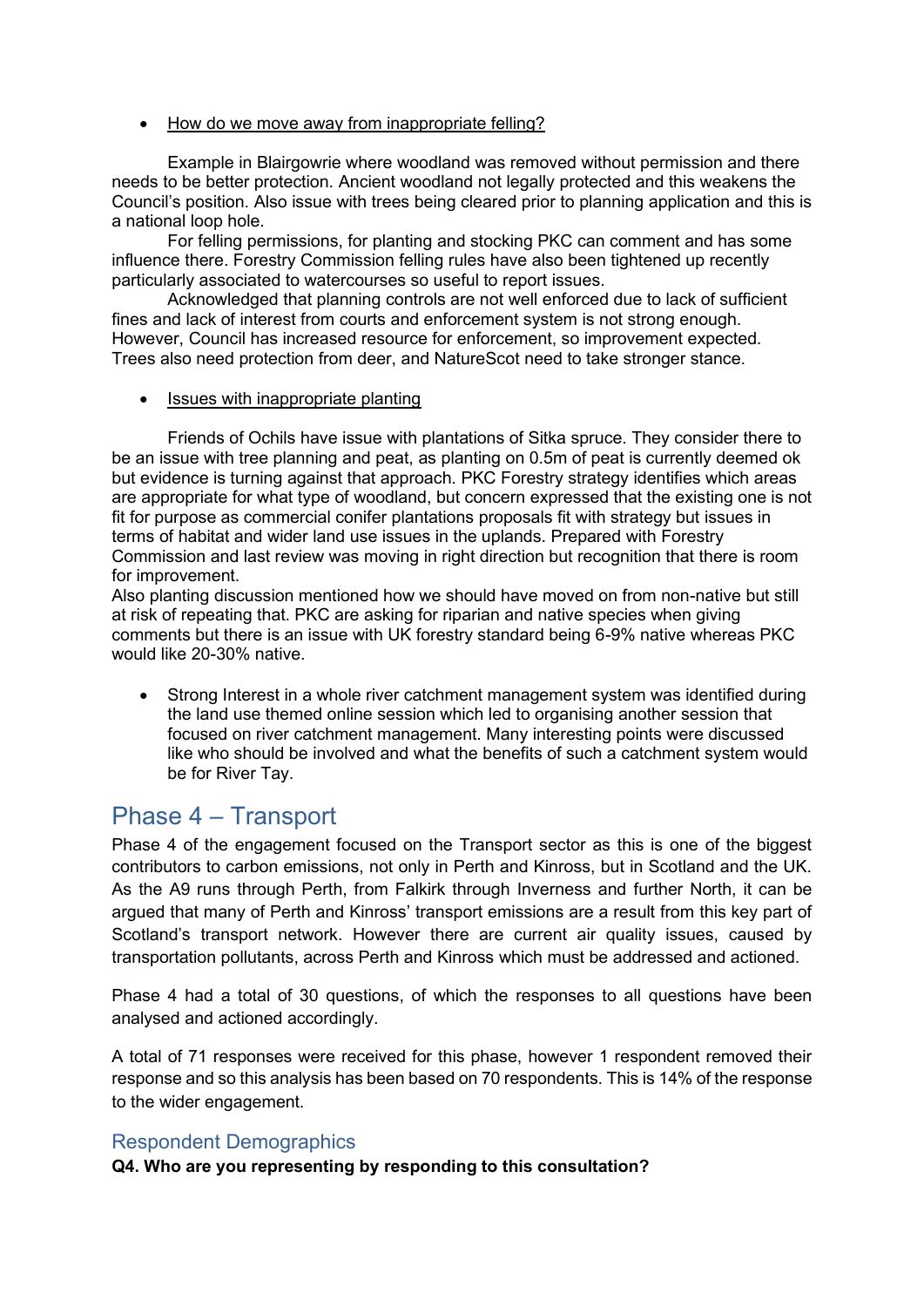The majority of respondents (90%) represented as individual/member of the public. Other respondents included Community Council, Community/Interest Group, Third Sector Organisation, and Other (Self-Employed SME), however the responses received representing these groups were not significant to illustrate a further breakdown.



#### Scottish Government Targets

**Q6 Prior to this questionnaire were you aware of the targets set out by the Scottish Government to tackle Climate Change relating to the transport sector?** 



The majority (67%) of respondents admitted they are only somewhat aware of targets set out by the Scottish Government. However, 24% of respondents agree they are fully aware of these targets. Just 6% were not aware of these targets.

**Q8 The Scottish Government has set targets for us all to act upon and reach together as a nation. Thinking about Perth and Kinross as a whole, do you think we should aim to deliver these targets and priorities earlier than is required by Scottish law?**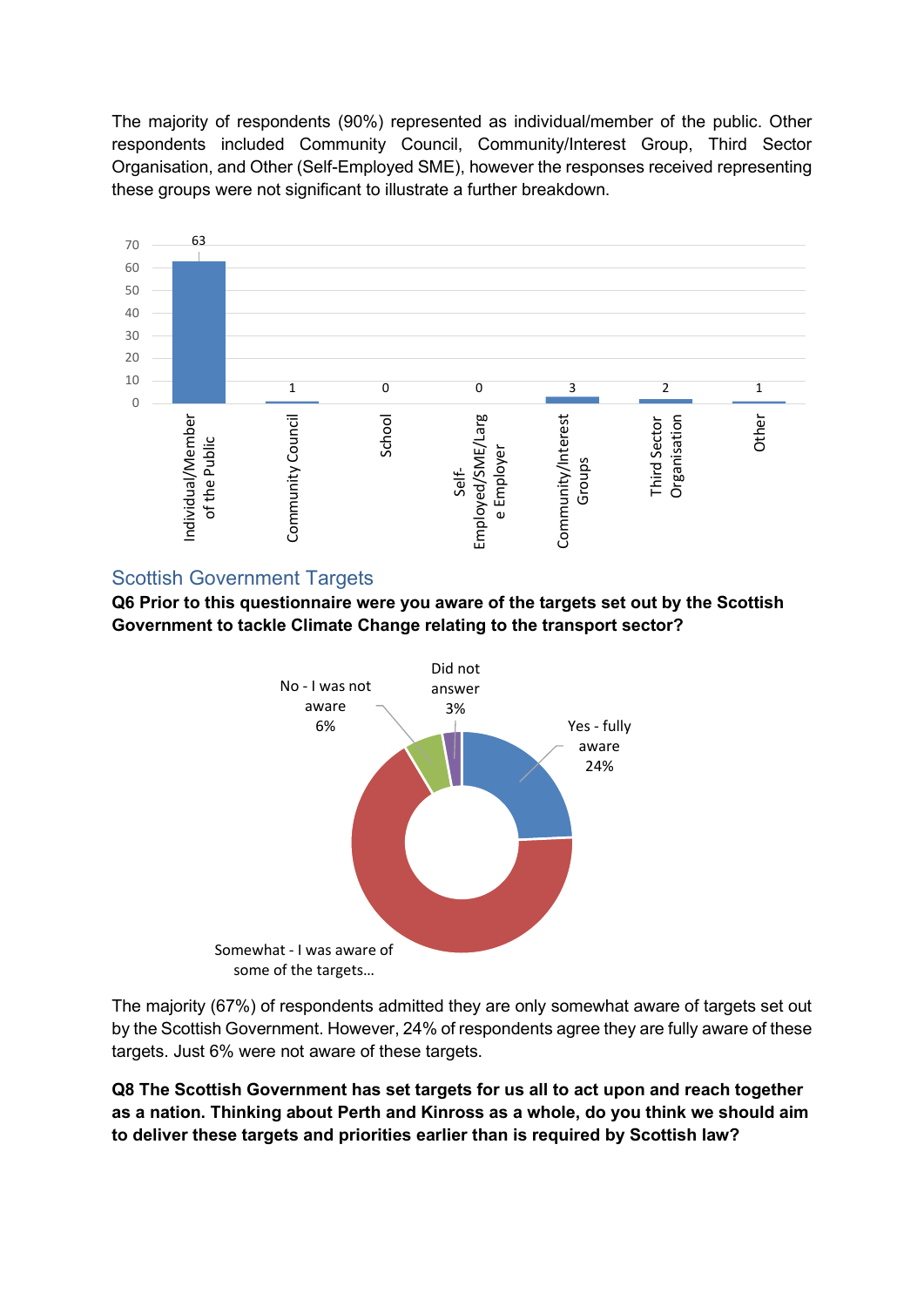Furthermore to question 6, as above, the majority (60%) of respondents feel PKC should aim to deliver targets and priorities earlier than is required by the Scottish law and to lead by example. While Q6 shows only a quarter of respondents were fully aware of what the existing targets, the response shows that there is a clear desire for Perth and Kinross to demonstrate leadership.



Active Travel

**Q9. How good do you think that active travel links and options (e.g. pedestrianised areas, cycle lanes, bicycle lockers and active travel hubs) are in your area?** 

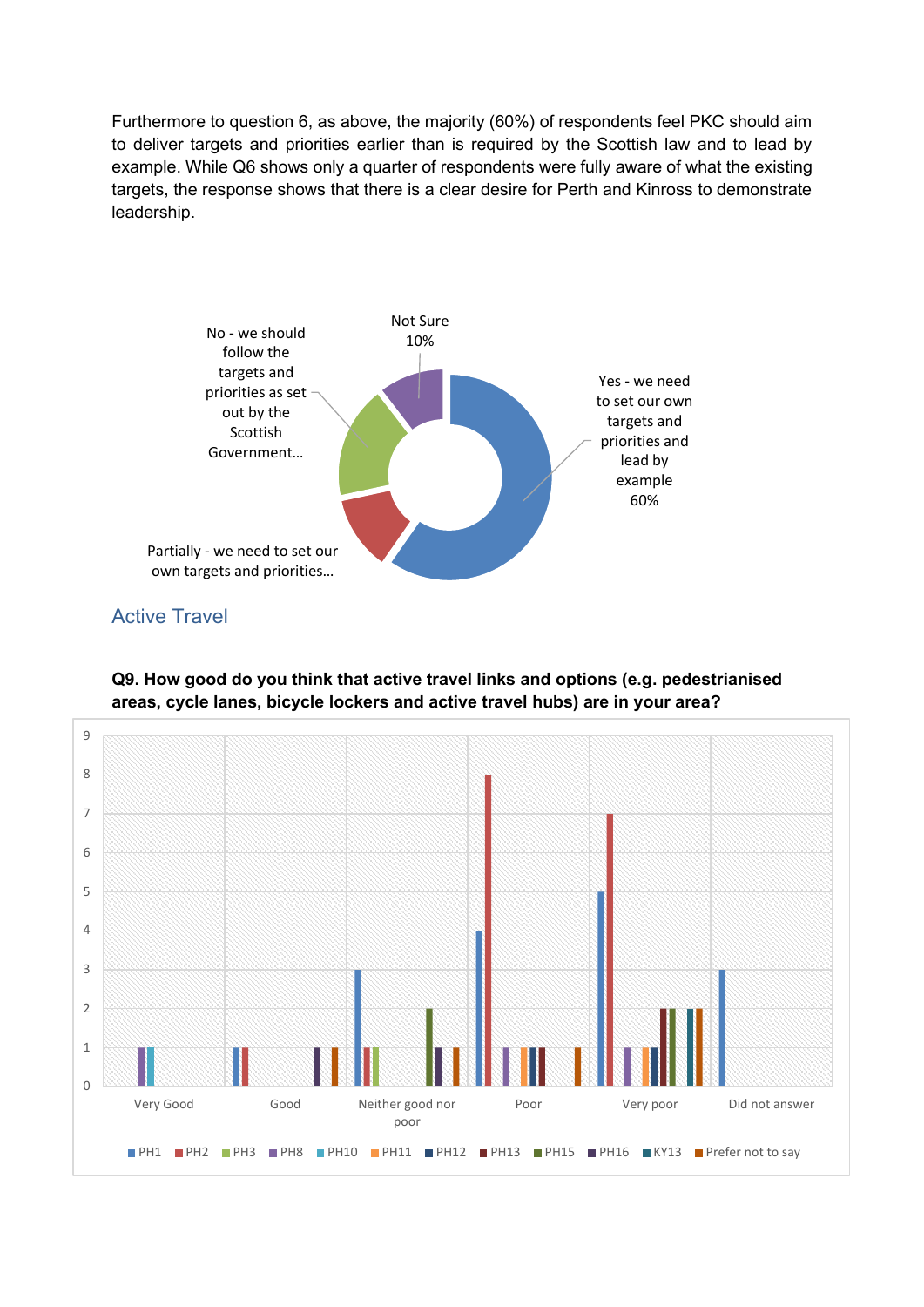The results from this question have been split further to highlight the postcode areas in which respondents live or operate from. Most postcode areas feel the active travel links and options in their areas are either poor or very poor.

#### **Q11. What would encourage you to use active travel methods more?**

Respondents were encouraged to respond using open text for this question of which 91% of respondents provided a response. The most common themes identified were as follows;

- More efficient services and availability of facilities
- Cheaper modes of transport
- Improved safety segregated cycle paths, footpaths, better lit paths, better maintained routes
- Heightened traffic restrictions reduced traffic, lower speed limits
- Pedestrian priority
- Better connected cycle routes and walking paths

## Sustainable Travel

## **Q12. How good do you think that sustainable travel links and options (e.g. Park & Ride facilities and real time public information) are in your area?**

This question was similar to question 9 and also received similar with post code areas generally feeling that sustainable travel links and options are poor and very poor in their area.

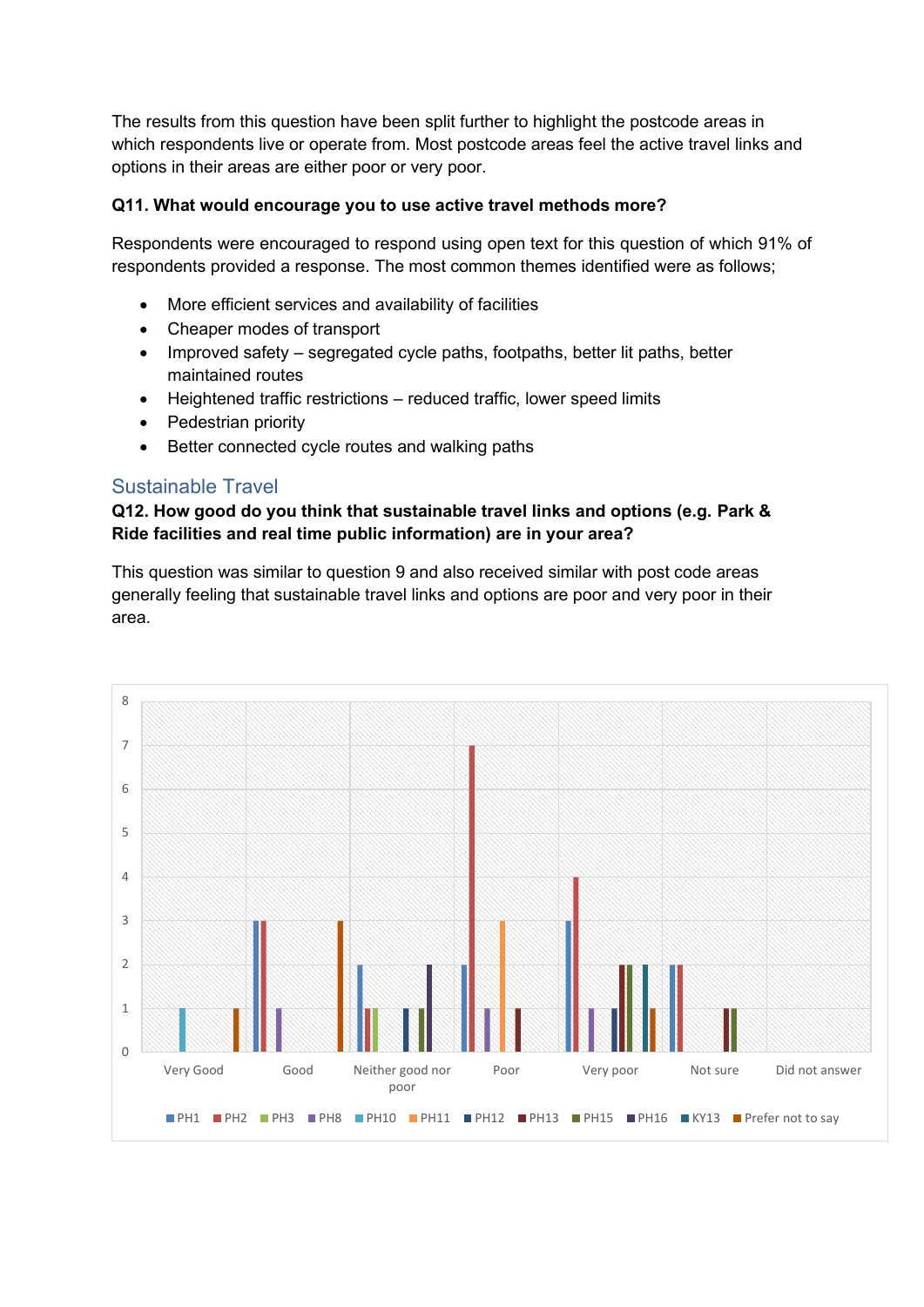#### **Q14. What would encourage you to use sustainable travel methods more?**

Similarly to question 12 this question highlighted some key themes which would encourage respondents to use more sustainable travel methods in their area. These themes were identified as;

- More reliable modes of transport especially at weekends
- Better links between large towns and other Scottish cities
- Affordable modes of sustainable transport
- Space for bicycles and shopping on public transport
- Improved facilities (bus stations, Park & Rides)
- Real time information for users

## **Q15 Please rank the factors from the list below as to what you consider most important when getting from 'A' to 'B' when using either active or sustainable travel (1 being the least important and 7 being the most important):**

Respondents provided similar responses to this question and it can be argued that all factors are considered as important as the others with marginal difference of importance. However, based on the analysis of the engagement 'safety' is considered the most important and 'reliability' as the least important. This can be seen in the table below;



## Electric Vehicles

#### **Q22 How likely is it that your next vehicle will be an EV?**

36% - Extremely likely 16% - Moderately likely 7% - Somewhat likely 16% - Slightly likely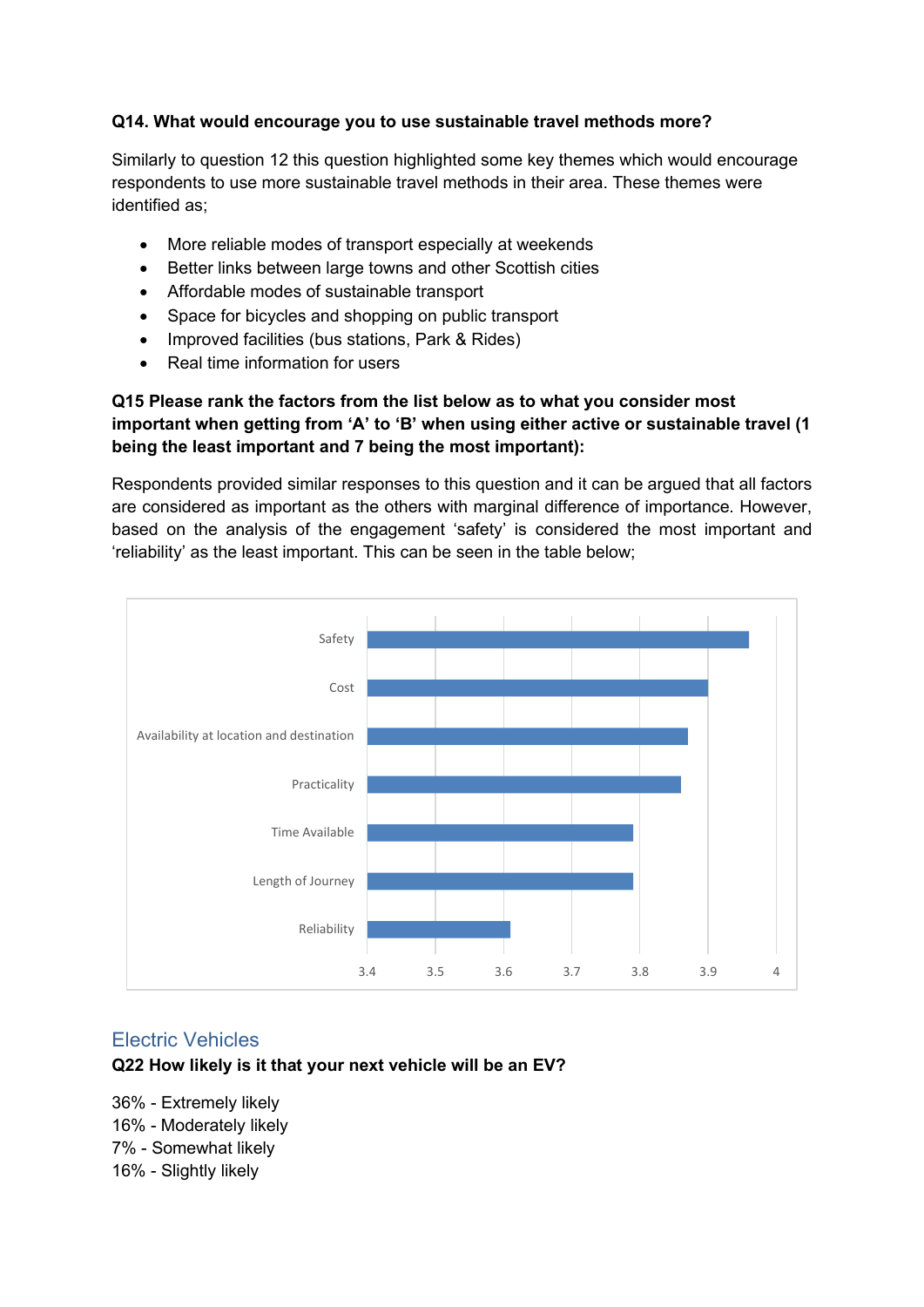18% - Not at all likely 4% - Not sure 3% - Not answered

Following this question, respondents were asked what would encourage them to consider an EV as their next vehicle with affordability of vehicles and adequate infrastructure being the most common themes.

## **Q24 Would you be more likely to choose a taxi service that use EVs over one that doesn't?**

The majority (60%) of respondents agreed they would be more likely to choose a taxis service that use EVs over one that doesn't.



## **Q25 Would you be more likely to use a delivery service that convert their fleet to EVs faster than one that doesn't?**

65% of respondents agreed they would be more likely to use a delivery service that convert their fleet to EVs faster than one that doesn't.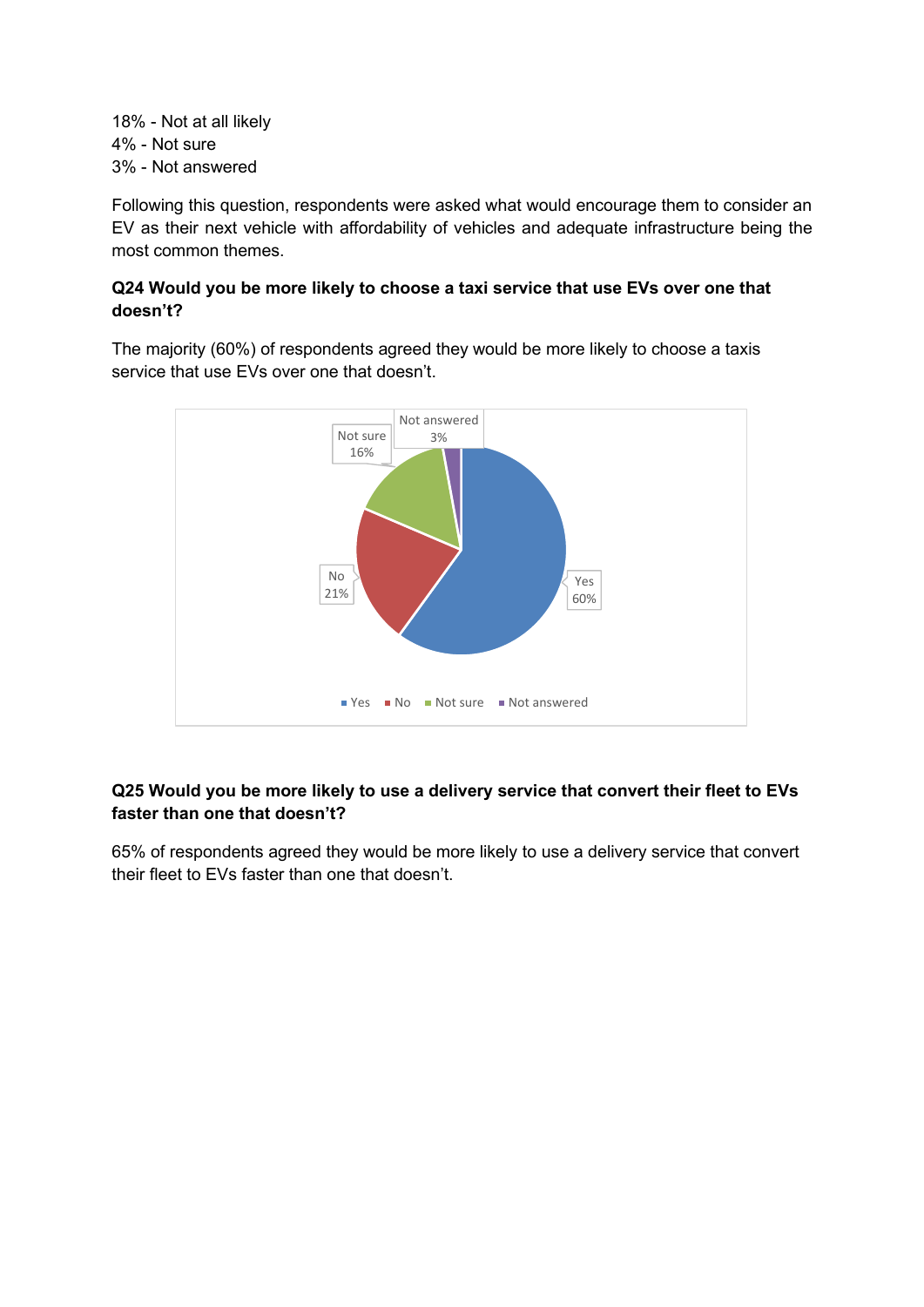

# School Exclusion Zones

**Q27 Do you think PKC should introduce and support School Exclusion Zones (SEZs) to discourage the use of cars within the school vicinity and encourage forms of active travel?**

The majority (61%) of respondents feel that PKC should introduce SEZs to help discourage the use of cars around schools and to encourage more active travel methods.



**Q28. Who or what do you think benefits the most from implementing SEZs? Please rank the following list in order of importance, with 1 being the most important and 9 being the least important.**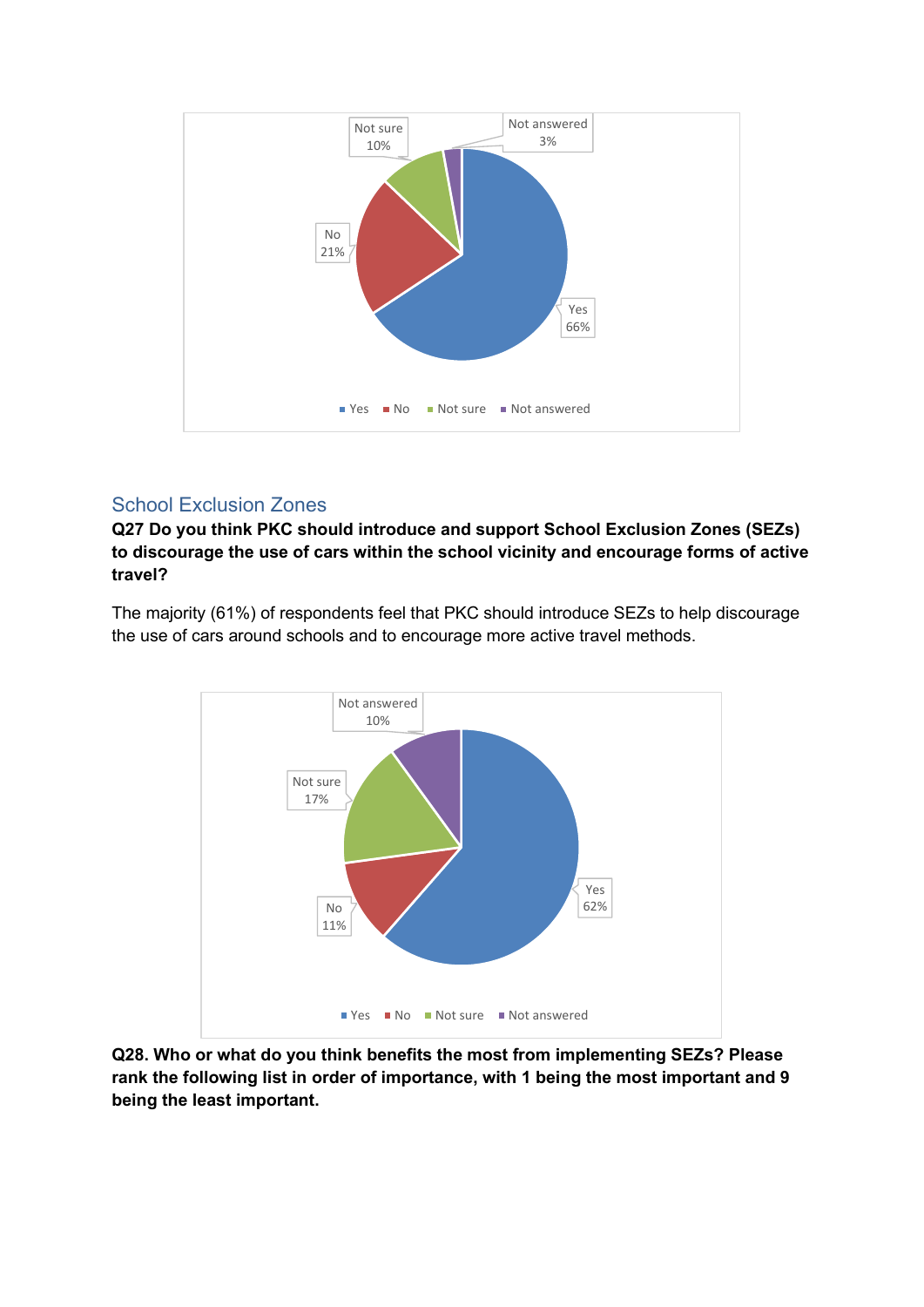Improved road safety was recognised as the most beneficial impact when implementing SEZs.



#### Working from home

**Q29 As an individual, do you think opportunities for reduced commuting will be a positive measure in reducing greenhouse gas emissions? (please leave blank if you're responding as a business)**

The majority (79%) of individual respondents feel that the opportunity of reduced commuting will have a positive impact in reducing GHGs.

Yes – 79%  $No - 7%$ Not sure  $-4%$ Not answered – 10%

## **Q30 As a business, do you think opportunities for reduced commuting will be a positive measure in reducing greenhouse gas emissions? (please leave blank if you're responding as an individual)**

As this question was aimed for those representing a business only 77% of respondents did not answer. Those who did respond, most felt that the opportunity for reduced commuting would have a positive impact on GHGs.

Yes – 17%  $No - 4%$ Not sure – 1% Not answered – 77%

## Virtual focus groups Feedback

• Modal shift

General agreement that changes are needed, and better facilities required to get behavioural changes. Acknowledged that PKC has difficult decisions about use of space and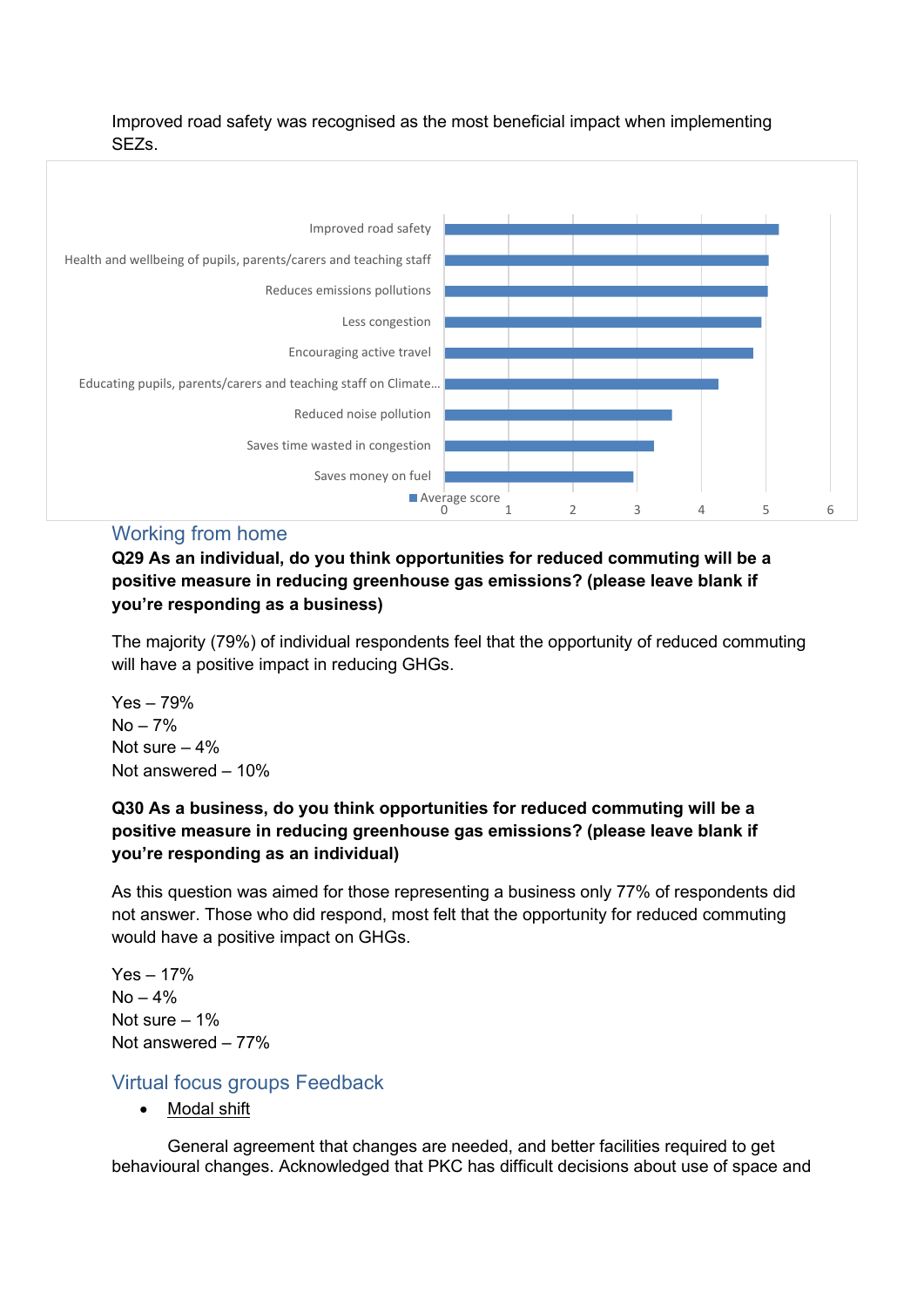funding and battle between different modes. However there is concern that cars are currently prioritised and there is a need to have better facility there to encourage modal shift. It would encourage cycle use if we create demand by making easier and safer. Electric cars not total solution and need targets for modal shift towards active travel.

PKC agree improvements are needed, and there is focus is on city centre improvements with Perth people place project, with CTLR freeing up space. PKC are modelling traffic issues, and predictions are for growth due to new housing and behaviours. There will be changes due to Covid and there is need to balance everything and grid structure within city centre is a constraint. There will be impacts on rest of traffic if we prioritise active travel and sitting traffic has environmental consequences too so difficult balance to find.

Concern expressed that we are not making enough progress on policy commitments. Dutch made decisions based on longer term and they restricted space to motorised traffic. Behavioural changes are possible and queried whether current models allow for that. PKC acknowledged that there is not sufficient dexterity in modelling at the moment and PKC recognise need to improve modelling. Reasoned judgement on what people will do but we need a national perspective on this. PKC following same approach as other local authorities. Models need to capture reduction in traffic when preferring other modes. Queries whether there are models that the Council can use, and a data expert suggested he would follow this up and see what is possible. However whilst important to look at improving modelling, it was also mentioned that PKC will not necessarily not progress scheme just because of traffic impact as recognise issues with that approach.

Mentioned that South Street looks tired and could be better if PKC reduced car usage. PKC mentioned South St does have potential due to width and will be looking at this.

• How do we reduce emissions from HGVs and encourage freight modal shift from road to rail

PKC has little influence in direct sense. In terms of indirect influence could PKC for haulage companies influence priorities for cleaner fuel for their fleet. Unfortunately no real influence unless using them and then our procurement process could give greater emphasis. Business rates and tax controlled nationally. Network Rail have been looking at diesel stabling yard for fleet north of central belt in Perth as they electrify the south.

In terms of having a hub at Inveralmond which would then take deliveries into city centre this could reduce emissions. Previously it didn't go ahead as no private sector interest, the hub is good idea but may need more significant population base. Worked for Bristol as  $\frac{1}{2}$  million just about made that viable. However that was in past and is something we will look at again along with other measures to dissuade HGVs from city centre. Previously looked at delivering to city centre shops but now with online shopping and home deliveries it would be different scenario. Surveys show that white van/car delivery is increasing. Impact from home delivery is issue in London, they had 6% increase from this.

#### • Parking policy and its impact on modal shift

Parking policy is important to encourage modal shift and there is need to consider what might happen if more spaces become available to commuters. Desire expressed for a review of the PKC strategy to consider reducing parking and making more expensive and to encourage parking on edge with good routes in. Also considered that parking areas could be used for better purposes.

PKC confirm there is a strategy and it will be updated and agree this needs more consideration of active travel. There was no monitoring last year but agree there is surplus of spaces. In terms of private spaces PKC don't have control of pricing. The Council could also have workplace parking levy and has been suggested and is controversial. In terms of park and ride, PKC are working to establish 4 to cover all main routes.

In terms of increased pedestrianisation the shops tend to get anxious. Need for evidence to help take this forward. How do people currently get to shops, and can we show how changes would improve situation. PKC agree the evidence is there and people that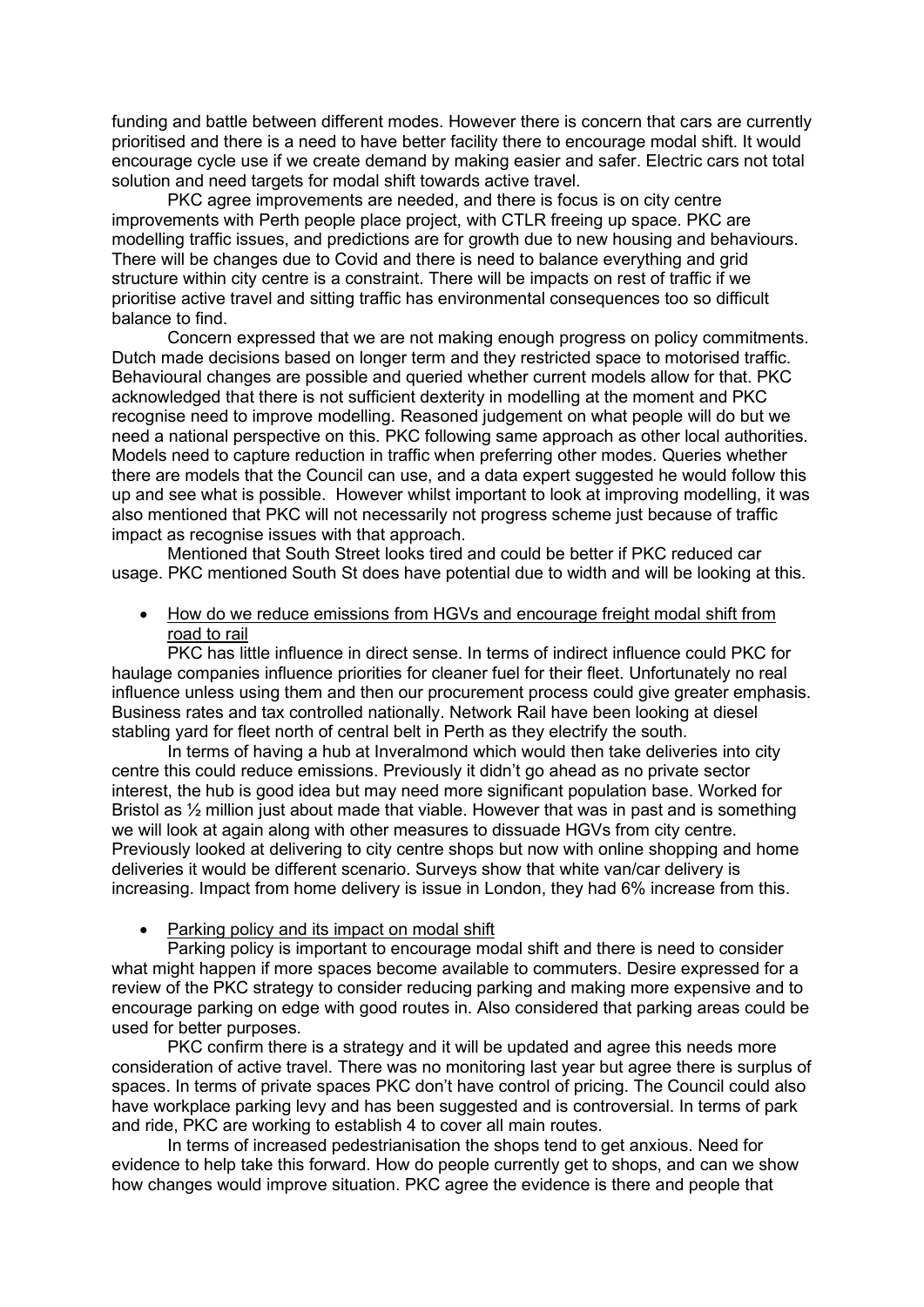come in from active travel tend to spend more. However some businesses rely on quick visits, with short turnover. Controversial thing to address but acknowledged need to use evidence and that parking is important to get right. Also recognised that town centres will have a different function post Covid.

• Desire for integrated, accessible, responsive public transport with lower journey times Agreement that integrated public transport between different operators is key but the

how to this achieve is not within PKC direct control. Also preference for more direct route for Perth to Edinburgh and investment in rail was mentioned. Considered that free travel for under 19 will make difference but otherwise it is very expensive. Travel poverty is a key issue for rural areas. A9 dualling was also mentioned as a concern and there is a need for investment in rail and use of it for freight.

PKC have made representations on rail investment for journey times to Edinburgh, and investment at Ladybank, but not pushing particularly for the direct route and recognise some disagreement on best approach. National transport strategy is under review so opportunity for comment again.

#### • EV charging and encouraging electric cars

There is issue with lithium and embedded energy. Electric cars important part of equation but need for focus on active travel where possible. However recognised that whilst particulate matter is a factor it is much lower for electric vehicles so significant health beneficial impact.

Transport Scotland say all LA should introduce tariffs. PKC hope to introduce tariffs from January 2022 – paper to be submitted to committee in Autumn 2021. Looking for parity across Tactran area. Hoped that there would be national standard.

Suggested that St Catherine's car park could be used for charging points. Considered that Transport Scotland grant funding relates to public parking but PKC recognise need for dedicated hubs in Perth.

PKC want to discuss electric vehicles with taxi drivers, not direct influence, although some through procurement since they are school transport. Also could consider if license conditions are linked to type of car. Dundee has been successful but shorter journeys. With Tactran, PKC are involved in creating a strategy and part of that is about taxis, Dundee is leading the way and work is ahead of us on this issue.

#### • Bikes on trains and buses

Bikes on trains and buses is big issue and LNER will still not take any more bikes, and difficult to hang from hook which will be difficult for users. This is not within control but can raise with Transport Scotland, Network rail and to operators and might be better to coordinate through COSLA. PKC looking to Borders buses and we are looking to pursue it and thinking about A9 North as it is a tourist route. Looking for avenues to encourage operators.

#### • Good Practice of PKC

Fleet targets to electrify fleet (cars and small vans) has been brought forward to 2025. It is therefore crucial that a strategy is developed and implemented to meet these ambitious and challenging targets. Currently approx. 10% of PKC fleet is electric – much more to be done before 2025 target.

Transport Scotland/Energy Savings Trust awarded PKC funding in 2020/21 to enable the purchase of EVs for Fleet and to implement chargers in depots across the Council area to support charging EVs.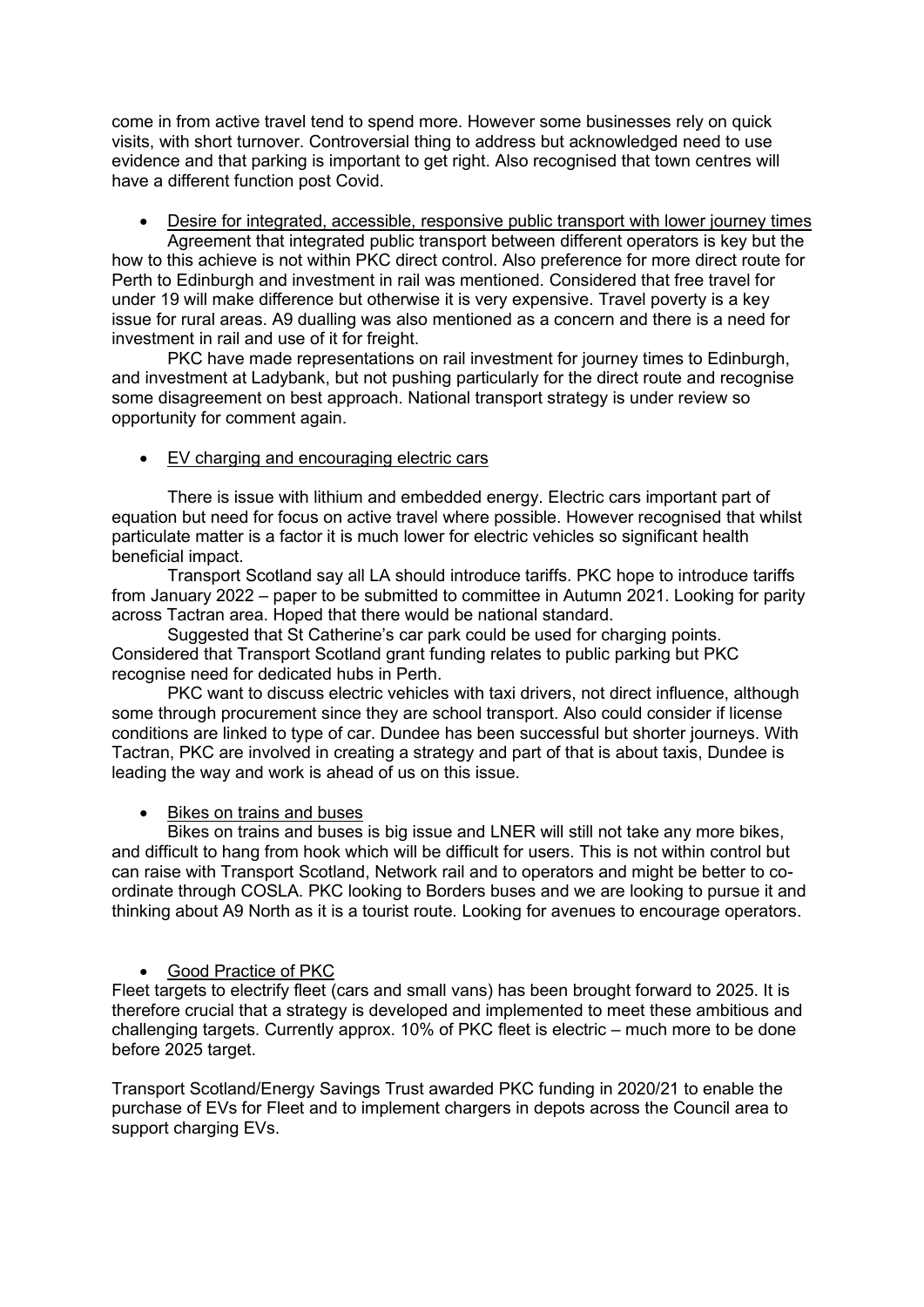# Phase 5 – Business & Industry and Waste & Resources Management

Phase 5 of the Climate Change engagement focused on the Business & Industry and Waste & Resources Management sectors. It was felt important that PKC gain a better understanding of the different sectors across Perth and Kinross and what practices are in place or what challenges these sectors face in terms of tackling climate change.

Phase 5 had a total of 42 questions of which the responses to all questions have been analysed and actioned accordingly. The questions were split into different sectors and each question was optional for respondents to provide information that is only relevant to them or their sector/industry. The different sectors were as follows;

- **General**
- Fleet for Business
- **Transport**
- Agriculture & Forestry
- Tourism
- Waste & Resources Management

 This phase received 14 responses in total, just 3% of the response to the wider engagement. The response numbers to this phase are too low for the results to provide a representative sample and carry statistical significance.

## Respondent Demographics

## **Q4 Who are you representing by responding to this consultation?**

As can be seen from the table below, the majority (79%) of responses represented Individual/Member of the public whilst one response was received to represent Community Council and similarly for self-employed.

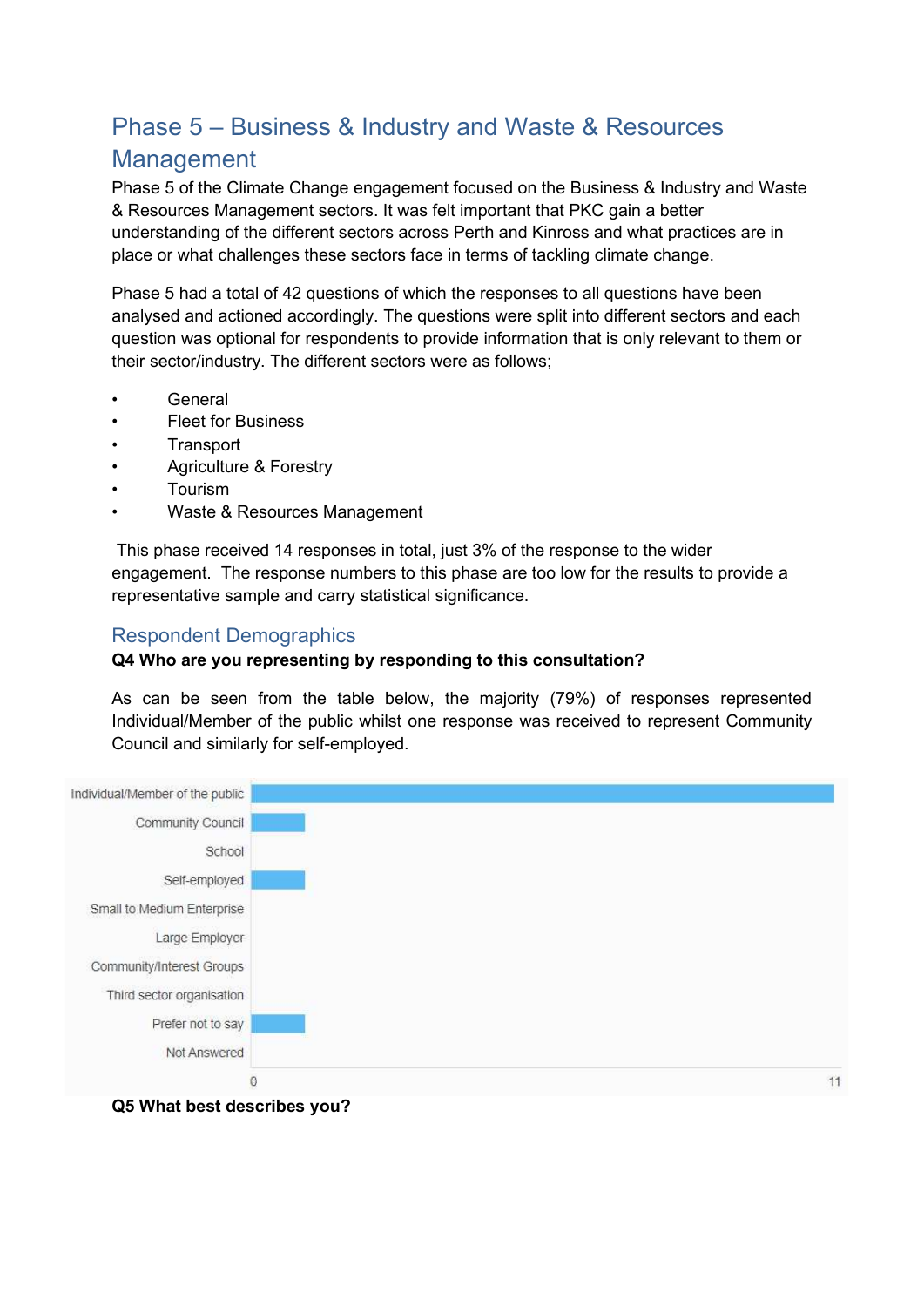Further to question 4 it was important to better understand the position of each respondent. A total of 5 respondents (36%) responded as a business owner/senior management whilst all other respondents replied as "Other".



## Business Resources

## **Q7 Are you aware of funding, technologies and skills training resources and support available to companies/organisations in business and industry to tackle climate change?**

50% of respondents are somewhat aware of funding, technologies and skills available to their company/organisation, yet only 14% are fully aware. Additional comments suggested Perth Campus/University of Highlands & Islands as a resource. Another respondent identified that start-up companies are not always eligible to receive funding and financial support for green measures.

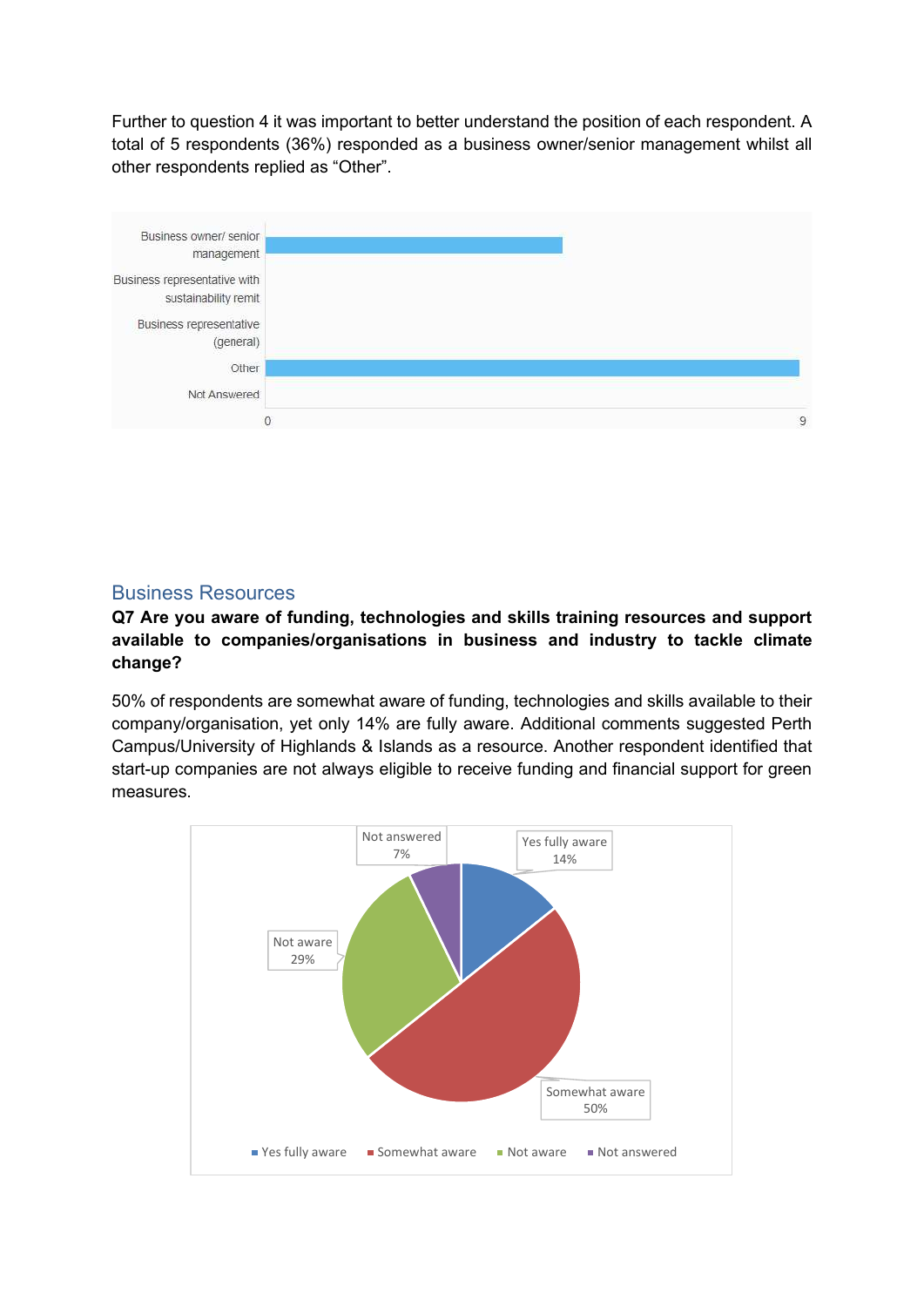# Green Recovery

## **Q10 In what way do you think your business could help a 'green recovery'?**

50% of respondents answered this question. Respondents were encouraged to use open text to provide a detailed response.

Some of the key and common themes from this were as follows;

- Access to grants (not loans) to replace existing fleet with more sustainable vehicles
- More work with planners to change regulations for housebuilding and to encourage greener solutions in the housing industry
- More advice and support available to the average person to encourage and highlight what they could do to become greener and what benefits it would have for them
- Working hubs and flexible working spaces
- Reduce carbon footprint from transport, packaging, office and employee sustainable commute facilities (showers, bike racks, safer walk/cycle routes, etc.)
- Demonstrate leadership as to how a coherent recovery can take place

## Fleet for Business

#### **Q12 How could the Council support the transition of your fleet to low-carbon?**

This question received 2 responses. The provision of grant funding to replace vehicles was the support identified.

## **Q15 Do you have a strategy in place to replace internal combustion engine vehicles and replace with low-carbon vehicles?**

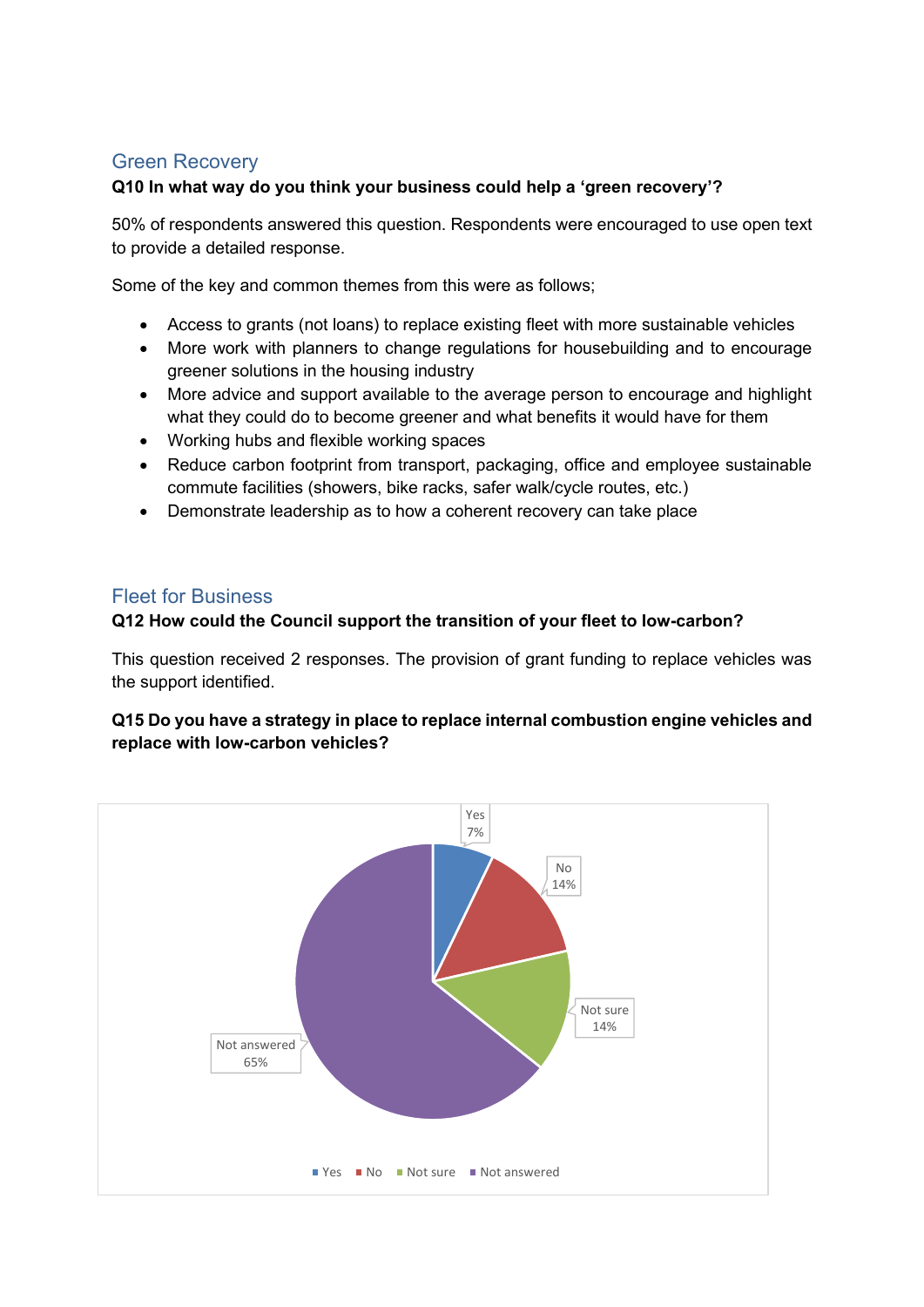35% of respondents answered this question. The key barriers identified to implementing a strategy are cost and suitability of replacement, and the provision and availability of additional infrastructure to support EVs and BEVs

## **Q16 What do you consider to be the most important element when considering lowcarbon vehicles as part of your fleet?**

This question received 3 responses. Respondents were asked to choose one answer. The below were identified as the most important;

- Affordability of low carbon vehicles
- Availability of charging infrastructure
- Location of charging infrastructure

An additional comment suggested this question should have been a multiple choice as it is a combination of several factors, some of which outweigh each other and contribute to the formation of a business plan.

### **Q17 How willing would you be to participate in a collective initiative (i.e. work in a group with other businesses towards sustainable transport solutions) to reduce business travel?**

Of the 5 responses received, most were very willing. There may be some uncertainty or perhaps not enough information, or good practice examples, of similar initiatives which may encourage others to consider this.



## Transport – Employee Behaviours

**Q22 How easy do you think it is to minimise the use of transport and travel for meetings by encouraging tele-conferencing and virtual events/meeting rooms?** 

This question received a total of 8 responses, 5 of which felt this would be very easy and the remaining 3 felt this would be easy. No further comments were added.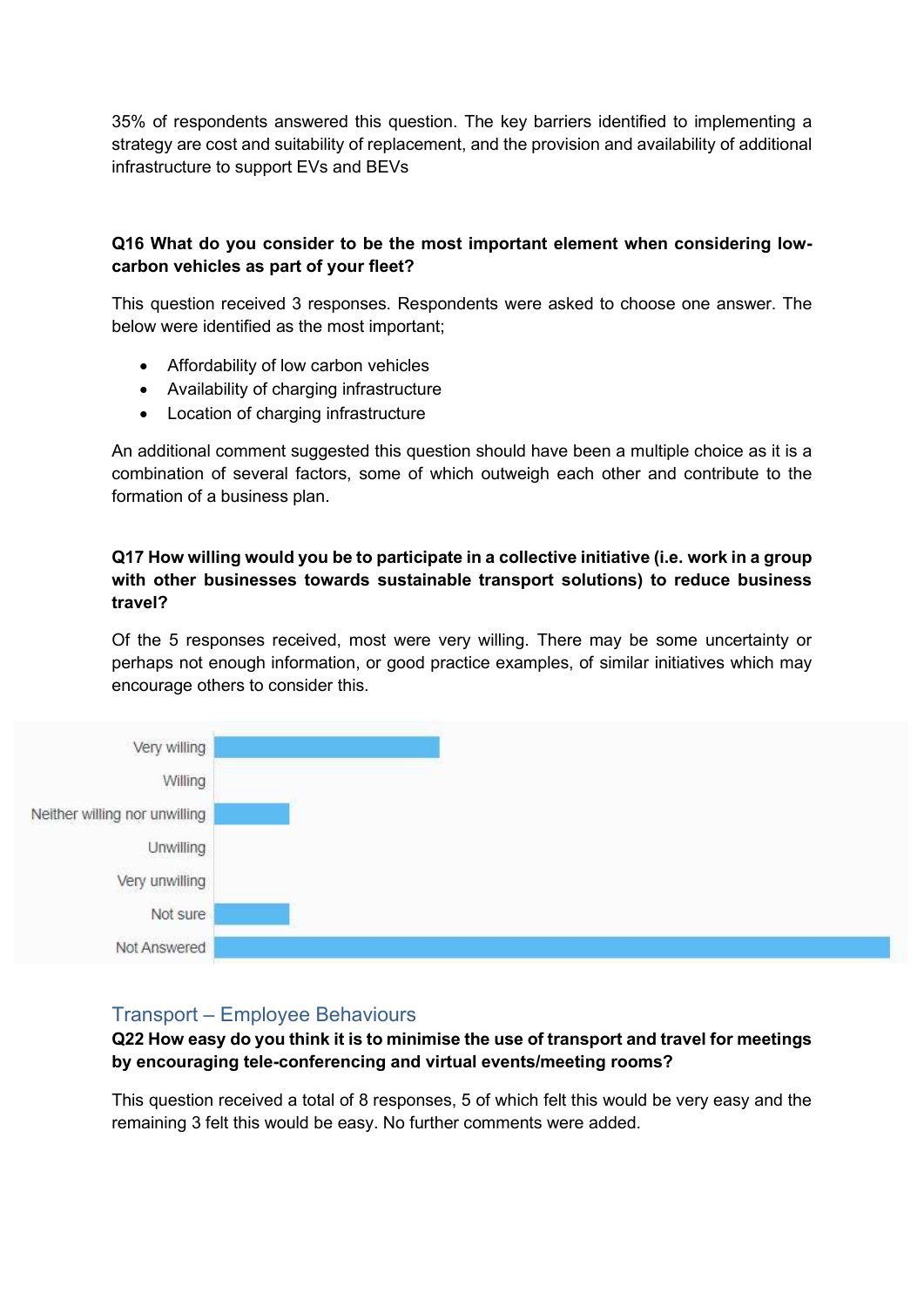## Transport - Logistics

### **Q24 Are you aware of business support and information on market and customer profiles that are available locally and nationally to help inform business decisions?**

A total of 6 responses was received for this question. 4 respondents said they are not aware and 2 are not sure. This suggests there is either a lack of information or awareness of support and information available.

## Agriculture and Forestry

## **Q28 What are the main incentives for your business/organisation to influence your decisions and shift to more sustainable practices?**

The 3 respondents who answered this question each agreed that funding/subsidies and other Government support are the main incentives.

#### **Q29 What support do you think is required, from both Government or non-Government agencies, to help the agricultural and forestry sectors to become more sustainable?**

Respondents were encouraged to use open text to provide a more detailed answer for this question. 6 respondents provided feedback for this question and suggested the following;

- Funding/subsidies
- Legislation and byelaws to protect nature and enforcement officers
- Land value tax encourage the split of larger farms to allow new entrants
- Penalties for bad practice
- Incentives for climate and biodiversity friendly practice and activities
- Rural support squads

## **Q30 Please provide any suggestions/projects on how the agriculture and forestry sectors can help to protect and develop our local natural capital (e.g. biodiversity, water, soil)?**

Respondents were encouraged to use open text to provide a more detailed answer for this question. 6 respondents provided feedback for this question and suggested the following;

- Research use techniques and tools developed by JHI and RSGS
- Environmental improvement grants
- Increase biodiversity
- Managed wildlife areas
- Reduce the use of inorganic fertilisers
- Changed and adaption to current farming methods and practices;
	- i. Permaculture
	- ii. Hydroponics, aquaponics
	- iii. Renewable energy sources
	- iv. Crop rotation and polycultures
	- v. Agroforestry

## Tourism

## **Q31 What does the term "Green Tourism" mean to you?**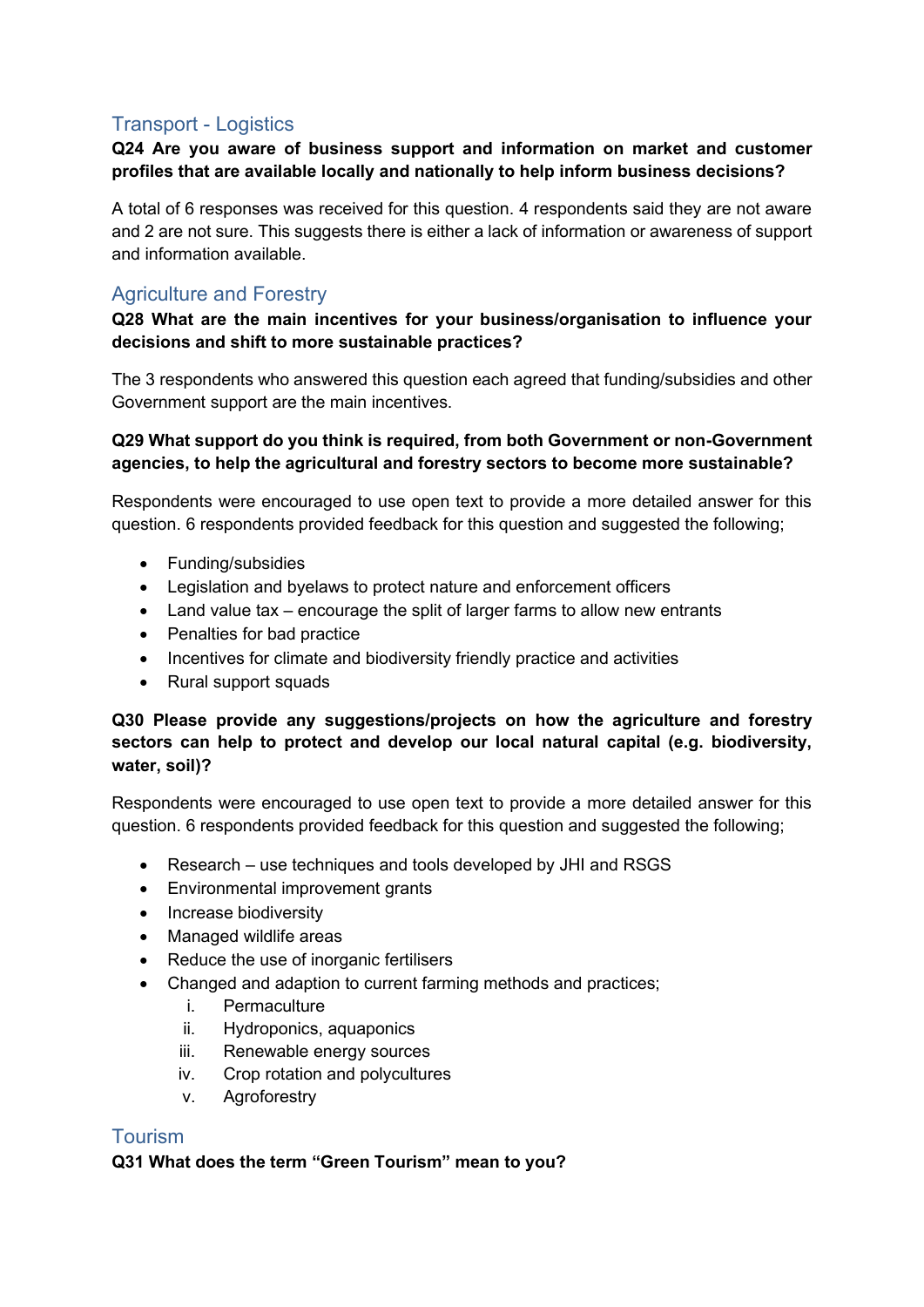64% of respondents answered this question. The top 5 definitions of green tourism were identified as;

- 1. Promoting the natural environment (100%)
- 2. Protection schemes and areas for flora and fauna (89%)
- 3. Promoting the use of green and sustainable energy resources (89%)
- 4. Using local produce to support local shops and farmers (89%)
- 5. Responsible waste disposal (89%)

## **Q33 Please provide any suggestions/projects to support 'green or responsible tourism' in your area?**

- Visitor attractions encourage people to take an interest and seek local guides and information as required
- Discourage any further tourist orientated initiatives in areas which have already reached saturation point
- Identify 'green' areas to promote and make these accessible and appealing
- Improve public transport so visitors have better ability to reach greener areas without the use of a car
	- o Incentives including sustainable transport discounts
- Clear, visible and safer walking/cycle paths
	- o Use old dis-used railway lines to provide safer routes away from busy roads

## Waste and Resources Management

## **Q34 Are you aware of any education, skills training and funding support offered by Government or non-Governmental agencies to help businesses/organisations manage waste?**

71% of respondents answered this question. From the data below it is clear that most are only somewhat aware, or not aware, of what is available to businesses/organisations to help manage waste